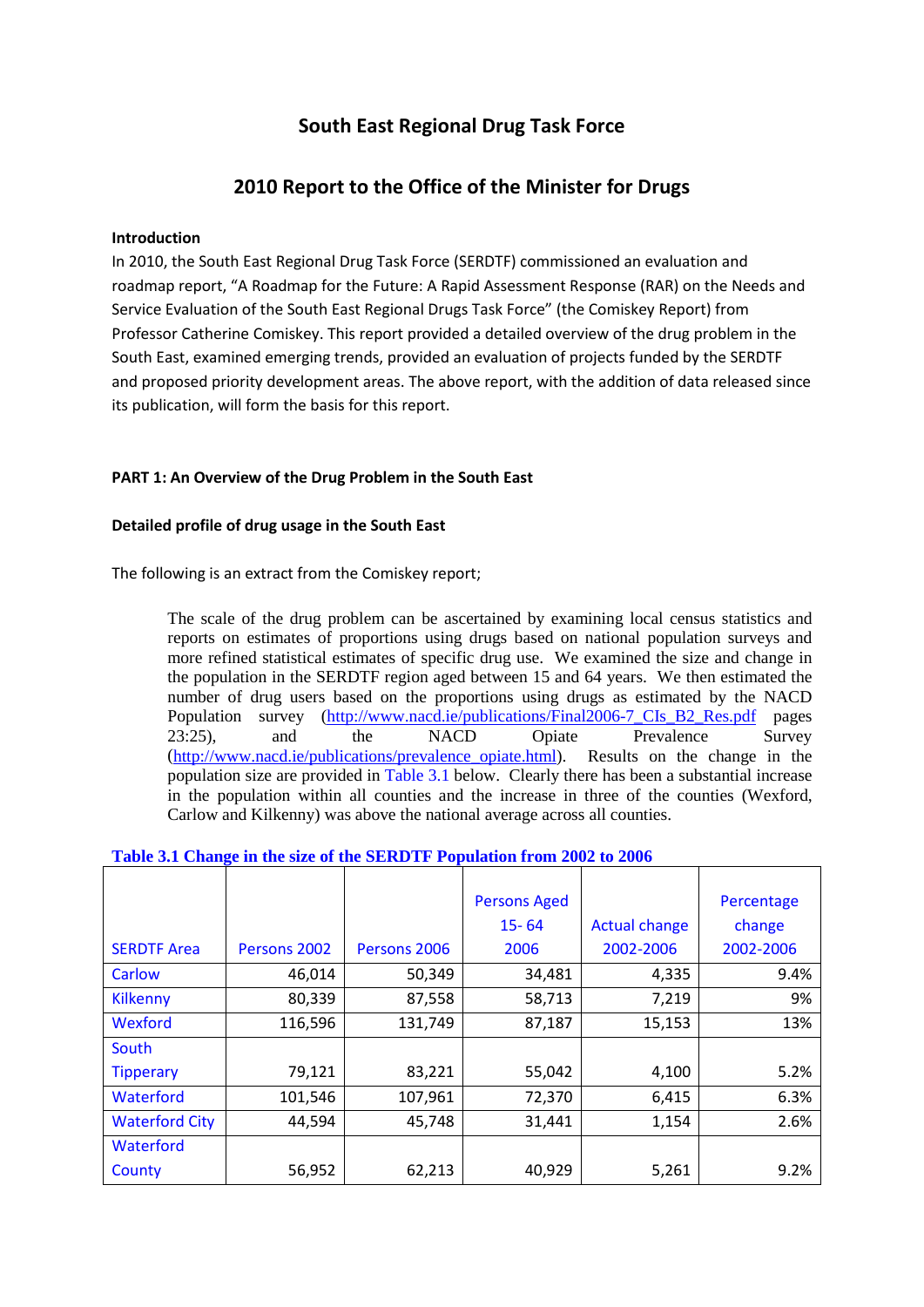| Total in      |           |           |         |         |      |
|---------------|-----------|-----------|---------|---------|------|
| <b>SERDTF</b> |           |           | 307,793 |         |      |
| <b>State</b>  | 3,917,203 | 4,239,848 |         | 322,645 | 8.2% |

The size of the population aged 15 to 64 in the region in 2006 is also provided in column 4 of Table 3.1 above.

The NACD population survey (NACD, 2009, Table 14.2) provides both the percentage and the lower and upper 95% confidence interval estimate of all individuals in the SERDTF region aged between 15 and 64 years who used *any illegal drug* in the past year. Based on this proportion and the number of 15 to 64 years olds in the SERDTF region, the number of individuals using any illegal drug in 2006 was estimated and is provided in Table 3.2 below.

## **Table 3.2 Estimates of Numbers Using** *Any Illegal Drug* **in the Last Year \***

|                         |                  |                         | Point           | Upper           |
|-------------------------|------------------|-------------------------|-----------------|-----------------|
| <b>SERDTF</b>           | <b>Number</b>    |                         | <b>Estimate</b> | <b>Estimate</b> |
| County                  | <b>of</b>        | <b>Lower Estimate</b>   | of Illegal Drug | of Illegal Drug |
|                         | Persons Aged 15- | of Illegal Drug         | <b>Using</b>    | <b>Using</b>    |
|                         | 64               | <b>Using Prevalence</b> | Prevalence in   | Prevalence in   |
|                         | In 2006          | in 2006                 | 2006            | 2006            |
| Carlow                  | 34,481           | 1,448                   | 2,724           | 4,551           |
| <b>Kilkenny</b>         | 58,713           | 2,466                   | 4,638           | 7,750           |
| Wexford                 | 87,187           | 3,662                   | 6,888           | 11,509          |
| <b>South Tipperary</b>  | 55,042           | 2,312                   | 4,348           | 7,266           |
| <b>Waterford Total</b>  | 72,370           | 3,040                   | 5,717           | 9,553           |
| <b>Waterford City</b>   | 31,441           | 1,321                   | 2,484           | 4,150           |
| <b>Waterford County</b> | 40,929           | 1,719                   | 3,233           | 5,403           |
|                         |                  |                         |                 |                 |
| <b>Total in SERDTF</b>  | 307,793          | 12,927                  | 24,316          | 40,629          |

\*(Based on the NACD Population Survey 2006, SERDTF Region, Table 14.2, page 24)

Based on the results in Table 3.2 above we can see that there is great variability in the results from approximately 13,000 to over 40,000 numbers of individuals using illegal drugs in the region in 2006.

Using the NACD report on opiate prevalence (Kelly et al, 2009 page 25, Table 15) it possible to estimate the numbers of opiate users in region in the 15 to 64 age group. These results are provided in Table 3.3 below.

| Those one Education of Fundation Comp Opinion in the Education and 2000 |                    |                       |  |  |
|-------------------------------------------------------------------------|--------------------|-----------------------|--|--|
|                                                                         | Number of          | <b>Point Estimate</b> |  |  |
| <b>SERDTF</b>                                                           | Persons Aged 15-64 | of Opiate             |  |  |
| County                                                                  | In 2006            | Prevalence in 2006    |  |  |
| Carlow                                                                  | 34,481             | 100                   |  |  |
| Kilkenny                                                                | 58,713             | 170                   |  |  |
| Wexford                                                                 | 87,187             | 253                   |  |  |
| <b>South Tipperary</b>                                                  | 55,042             | 160                   |  |  |
|                                                                         |                    |                       |  |  |

#### **Table 3.3 Estimates of Numbers Using Opiates in the Last Year in 2006** \*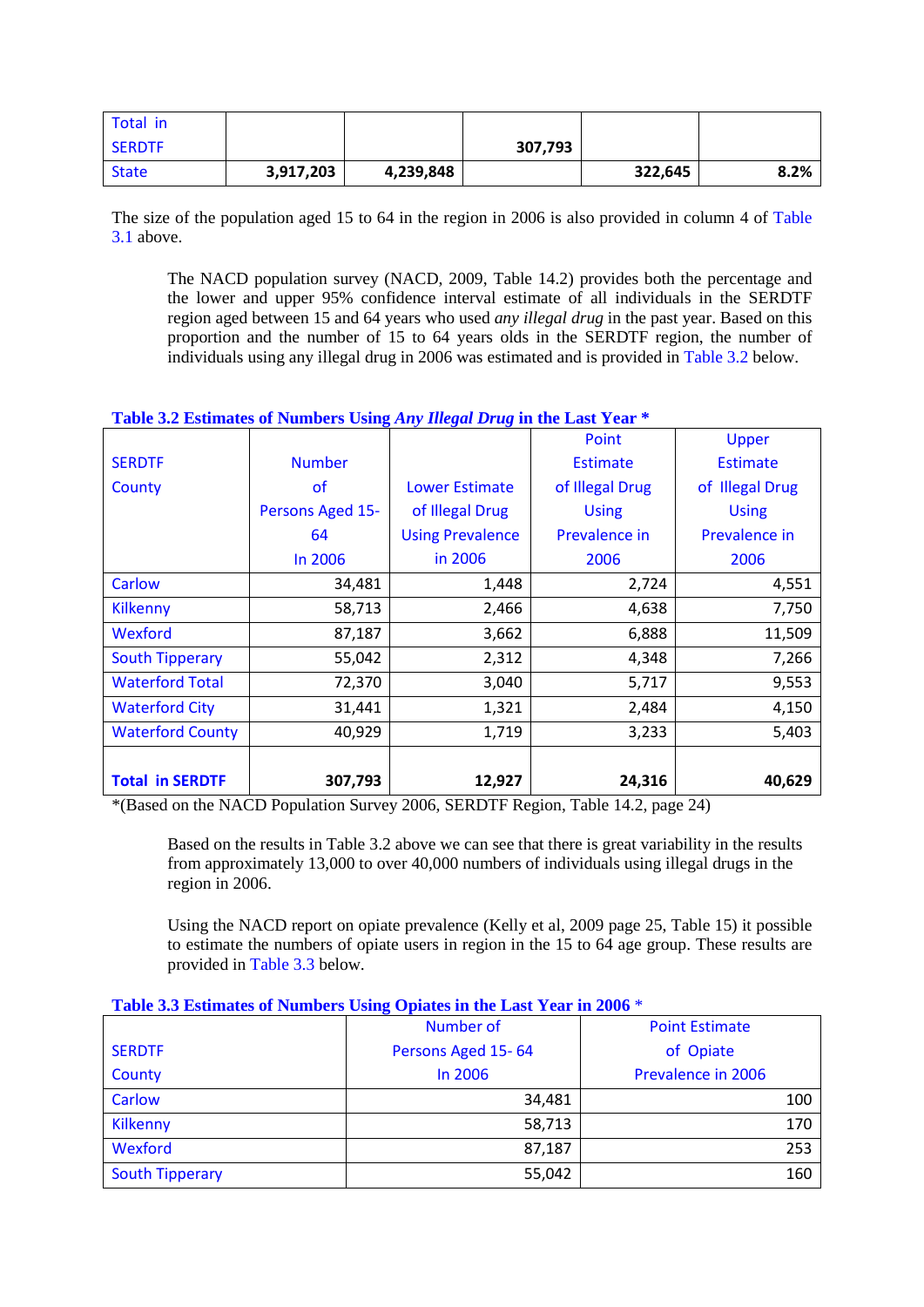| Waterford               | 72,370  | 210 |
|-------------------------|---------|-----|
| <b>Waterford City</b>   | 31,441  | 91  |
| <b>Waterford County</b> | 40,929  | 119 |
|                         |         |     |
| <b>Total in SERDTF</b>  | 307,793 | 893 |

\*(Based on NACD Kelly, et al Report 2009, page 25, Table 15, Rest of Ireland Region of 2.9 per 1000 individuals using opiates in the 15 to 64 age group in 2006 )

The results in the tables above help provide some information on the scale of the problem and are an essential first step in any needs analysis. Detailed below is a summary of the numbers in treatment in the region and this data contributes to building the picture of the nature of the drug problem and the context.

## 3.3.2 Treatment Demand Indicator Data, Annual Report 2008

In order to identify the drug service needs for the region a review of the Kidd (2009) regional report of treatment demand and other data was conducted and key points relating to the WHO criteria on a rapid assessment response and needs highlighted.

# *Population Groups Affected*

In terms of the population groups affected Kidd (2009) notes in the annual returns of the treatment data for 2008 that the percentage of treated females has shown a slight increase in each of the reporting years since 2000, and has continued to show an increase in 2008. Treated females in the South East accounted for 24.5% in 2004 and have since risen to 31.8% in 2008, an increase of 7.3% in 4 years. In terms of the ages of clients Kidd (2009) notes that when looking at both the assessed and treated clients for the South East, the majority of clients were in the 20-24 year age group at 35.1%, followed by those in the 30-34 year age group at 27.7% then by those in the 25-29 year age group at 23.4%. However from closer examination of the distribution of ages it can be seen in table 4( page 8 of Kidd, 2009), that the proportion and numbers of young people treated in the region in 2008 was 319 or 13.4% and these numbers have important implications for the intervention/prevention pillar of the National Drug Strategy (2009).

# *Referrals*

It is also interesting to note the wide variety of referral sources highlighted in Kidd (2009, table 6, page 10). These include not just self referrals but referrals from General Practitioners, Psychiatrists, Accident and Emergency Departments, the courts etc. Numbers referred from these sources are substantial and are perhaps an indicator that the clients are suffering harm/risk to self and community before they come to notice of treatment services. It is also interesting to note the proportions referred from mental health facilities. Kidd (2009) states that 'the main source of referral for treated clients living in the South East was, self referral at 31.1%, followed by referrals from a mental health facility at 11.5% and then GP at 8.8%. The percentage of referrals for treated clients in the South East from Court/Probation/Police has fallen from 14.8% in 2007 to 8.1% in 2008. Part of this decrease may be as a result of incomplete reporting...'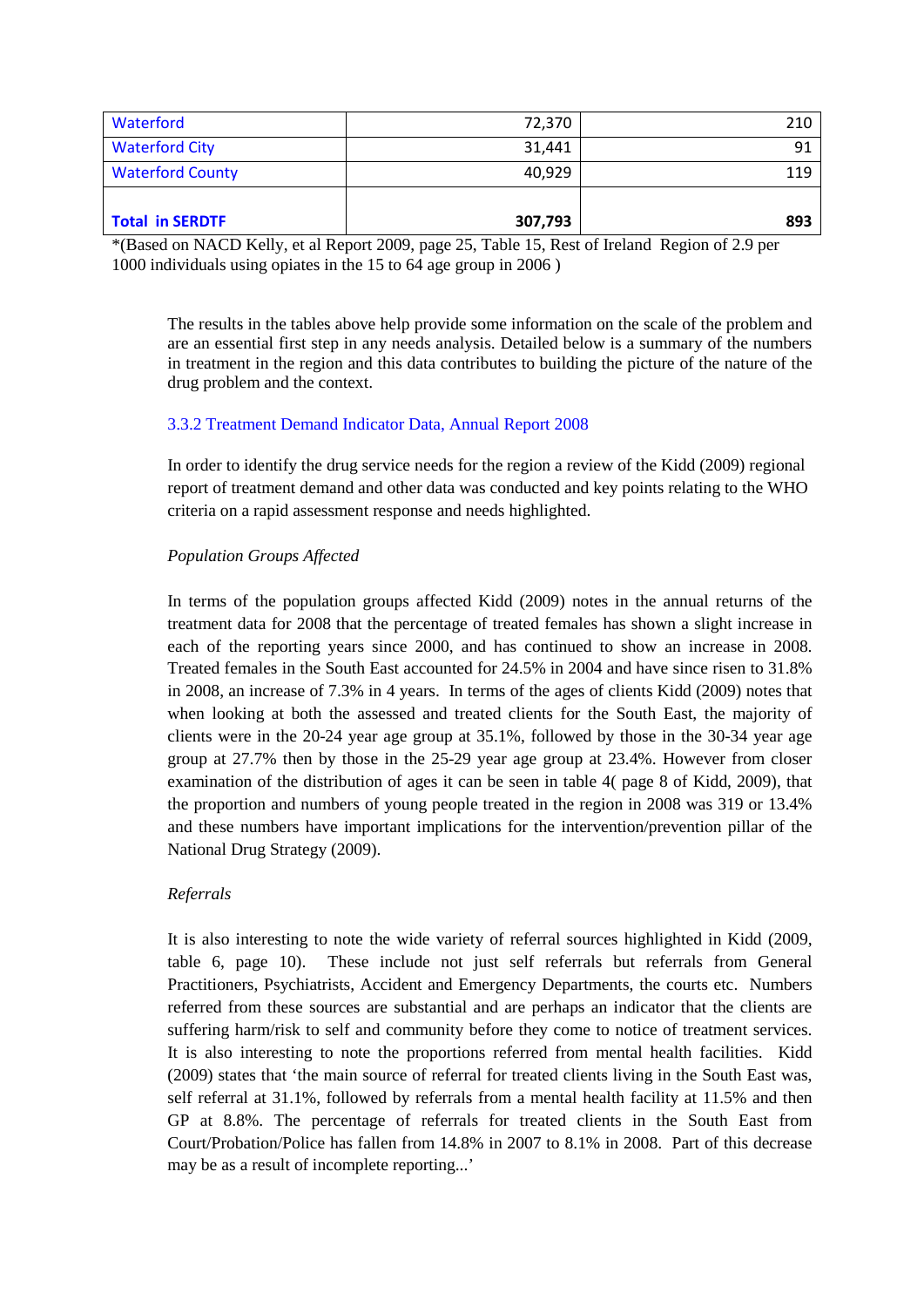#### *Characteristics and Drugs Used*

In terms of drugs used in the region Kidd (2009) reports that alcohol continues to be the main problem substance that clients in the South East are treated for at 61.7%. However over the last number of years alcohol as the main problem substance has fallen and this trend continued in 2008. Treated alcohol clients in the South East fell from 64.2% in 2007 to 61.7% in 2008. In 2007 and previous years, cannabis was the second highest treated drug of misuse in the South East but in 2008 heroin has taken this position at 12.5% or n=293, followed then by cannabis at 10.7% and cocaine at 5.6%. The number of clients treated for cocaine use in 2007 was 154 but this fell to 124 in 2008.

## *Health and Risk*

In terms of risks, proportions ever injecting drugs and sharing needles were low and while the overall total number of deaths in the region were in line with the national treatment outcome study (the ROSIE project, see <http://www.nacd.ie/publications/index.html> ) and were 0.6%  $n=11$  in the region compared to 0.5% n=2 in the ROSIE study at 1 year post opiate treatment intake, numbers for individual counties were higher. However as numbers reported by Kidd (2009) table 8, page 14, unlike the ROSIE study were not all opiate related and therefore cannot be directly compared with the ROSIE results.

### 3.3.3 Prison Data

#### *Population Groups Affected*

Summary non computerised data on 1,059 prisoners attending training within Mountjoy prison in 2006 was available for analysis (Private communication, Pugh 2009). From this data some information on bullet points one and two above were available (population group effected and characteristics). From these 1,059 records of prisoners attending training, 20 (1.9%) were identified as being from the south eastern region (Tipperary, Carlow, Kilkenny, Wexford and Waterford) and 100% or all 20 were identified as drug users. Within Dublin 99.3% of prisoners were identified as drug users and 99.7% of prisoners from other regions were drug users. These proportions indicated that proportions of drug users among prisoners did not differ across the three regions. The range in ages among prisoners from the south east was 19 to 36 years compared to 18 to 57 years among Dublin prisoners and 18 to 54 years among those from other or unspecified regions.

## *Characteristics and Drugs Used*

Drugs used by prisoners from the south east included heroin, hash, cocaine and ecstasy. Within the south eastern region however, the proportion of drug users attending training within Mountjoy identified as heroin users was highest, with  $75\%$  (n = 15) of drug users from the south east identified as heroin users, 69.4% amongst prisoners from the Dublin region and 57.1% from other or unspecified regions. In contrast to this pattern the proportions identified as on a methadone programme and from the south east region was lowest with  $20\%$  (n =4) of those from the region described as being on a methadone programme compared to 41.9% of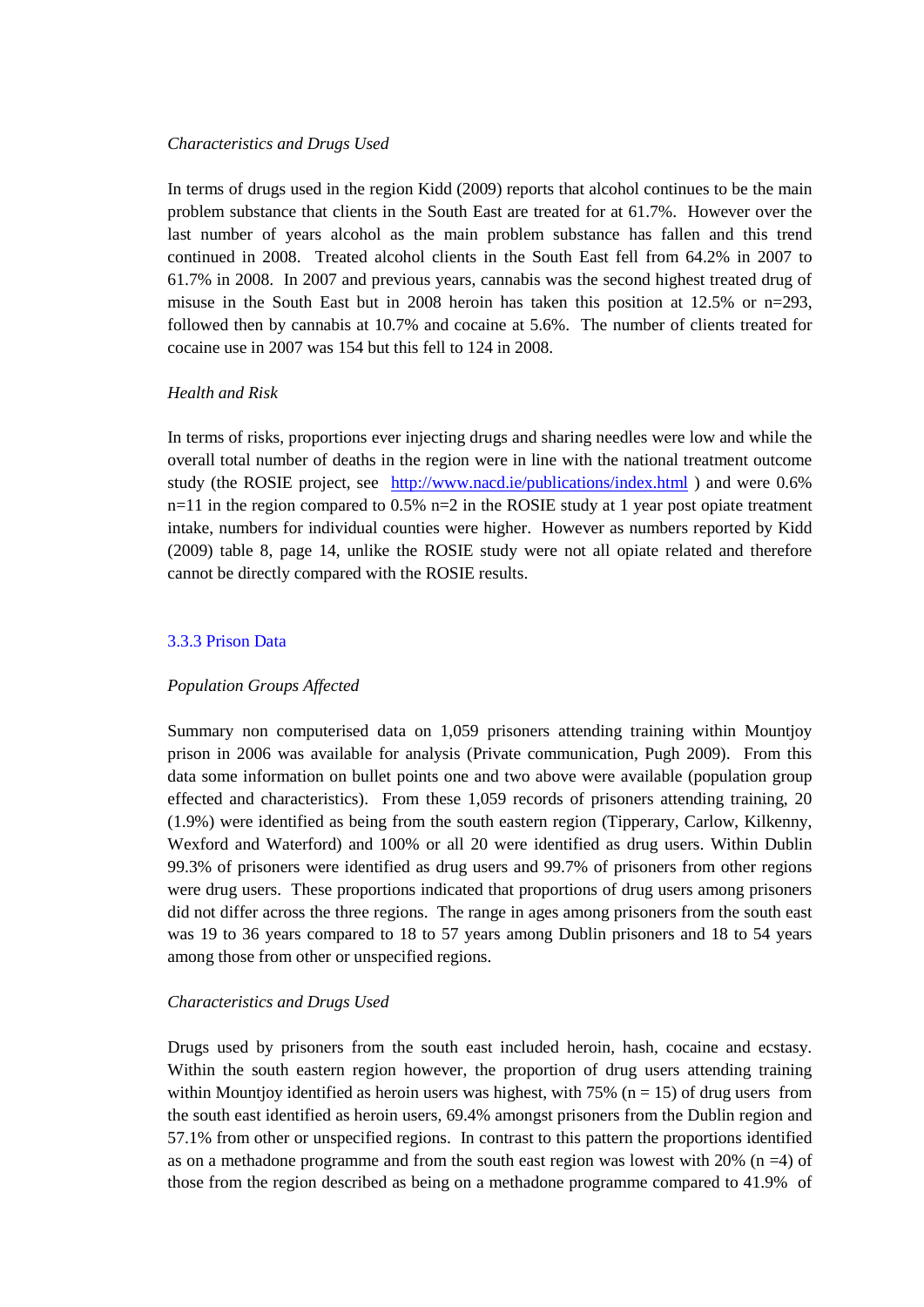those from the Dublin region and 62% from the other or unspecified regions. In addition to heroin use, alcohol use was also highest amongst prisoners from the south eastern region (20% in south east vs 16.7% in Dublin and 12.7% in other or unspecified regions).

#### *Health and Risk*

Little or no data was available on the health of the prisoners attending training however whether or not a prisoner had a psychiatric condition was often recorded. Among prisoners from the south east the presence of a psychiatric condition was highest when compared to the other two regions (20% (n=4) in the south east vs 7.1% (n=30) in Dublin and 8.2% (n=50) in other or non specified regions.

While some differences between the regions are striking, results must be viewed in light of the limitations in this prison data. Numbers of prisoners from the south eastern region were very small  $(n=20)$  compared to the Dublin  $(n=426)$  and other or non specified regions (n=613). Similarly the data source has not been audited for quality assurance purposes and was collected merely as a record of prisoners attending training courses in Mountjoy in 2006. However, results do perhaps provide possible indicators on drug users from the region and their needs and these can either be rejected or verified from other data sources.

#### **3.3.4 Police Data on Cocaine**

#### *Population Groups Affected*

Data was available on cocaine use noted in Garda records in the pulse system in 2006 at national level (Private communication, Garda Research Centre). A total of 3,106 individuals were identified at national level through the pulse record system. As part of the record the Garda division or region originated in is noted. From this it was observed that a total of 28 divisions were recorded including a liaison/protection division. From these 28 regions the divisions within the south eastern region could be collated and statistics prepared and compared nationally. Of the  $3,106$  individuals  $13.5\%$  (n=419) were identified within the south eastern region. Of these 9.1% (n=38) were female which was statistically different ( $χ2$  $=7.53$ , p $=0.0223$ ) to proportions of females in other regions (7.7%), and the Dublin region (10.9%). The mean age of clients in the system was 27 years and this did not vary across regions. Proportions of cocaine users described as having no fixed abode were lower in the south eastern region  $(0.7\% , n=1)$  when compared with other regions  $(1.4\% , n=5)$  or the Dublin region (1.4%, n=11).

#### *Characteristics and Drugs Used*

Client records on the pulse system for cocaine use also had information on additional opiate or alcohol association. Analysis revealed that proportions reported as having alcohol or opiate associations were statistically higher among those residing in the south east (93.6%, n=392,  $\chi$ 2 =33.99, p≤0.0001) when compared to other or non specified regions (92.6%,  $n=888$ ) or the Dublin region (86.4%,  $n=1,493$ ). Unfortunately the use of alcohol and opiates were not separated and from the data it could not be determined which of the two substances the clients were using.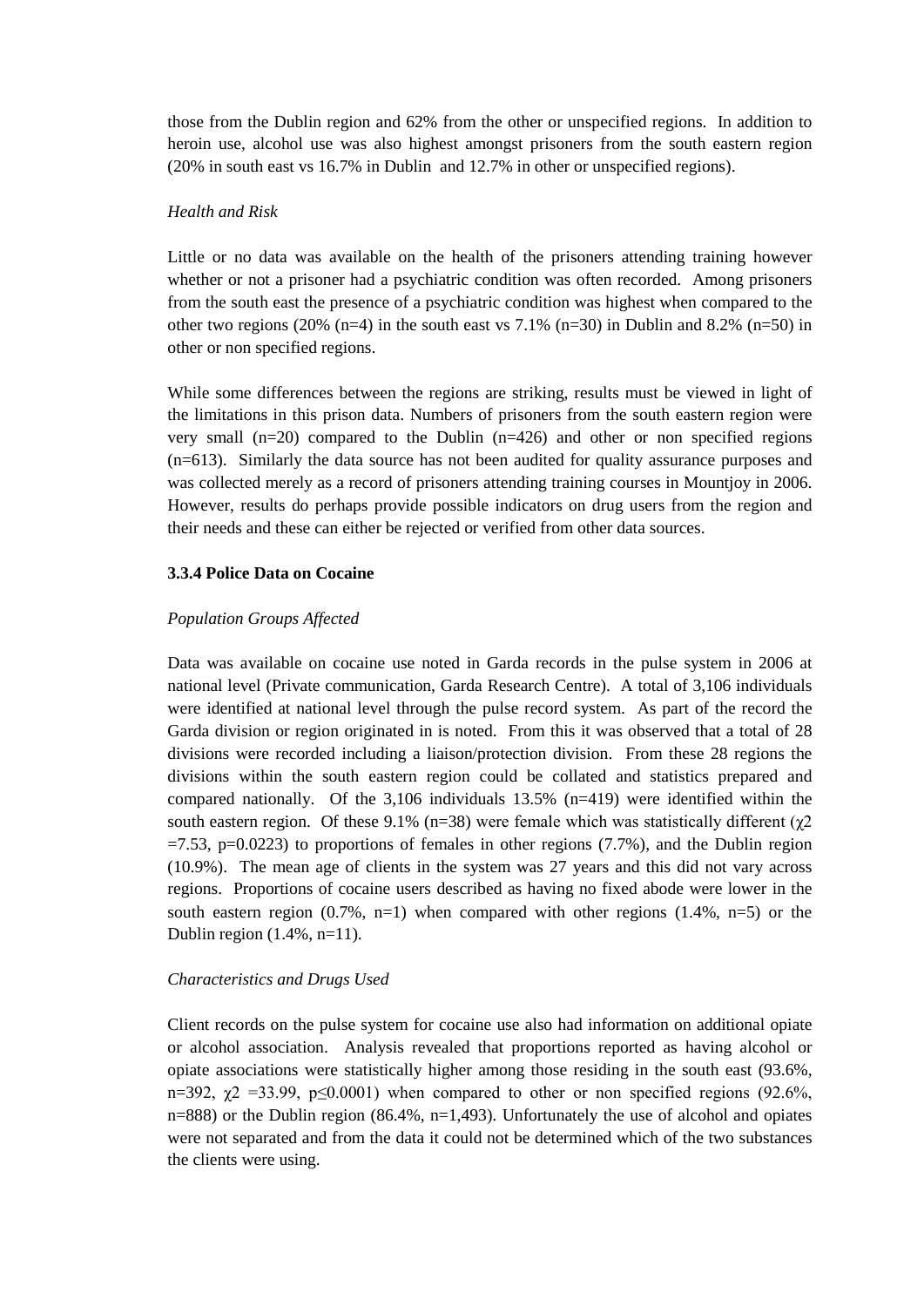# **3.4 Results: The Subjective Prospective Needs Survey**

In addition to a detailed overview of the existing data sources on drug treatment and crime in the region, an outline needs analysis survey was conducted as recommended by the WHO in the design of a Rapid Assessment Response. The aim of this needs analysis was to ascertain the population groups affected, the characteristics of the health/drug problem, the settings and contexts, the health and risk behaviours, and the consequences of substance misuse in the region from the perspective of the service providers working closely with service users on a regular basis.

The design of the survey questions was deliberately open ended. This was to ensure that the perspective on needs held by the research team did not pre-empt or prompt the perceived needs of the service providers responding. All thirty services funded in 2008 and/or 2009 were invited to respond and twenty one did so. In addition, prior to the analysis of the needs survey it was suggested by the SERDTF steering committee for the evaluation that members of the task force might also like to have an opportunity to review the survey and respond. All members were emailed the survey for their information and were invited to respond if they so wished. A very tight return time for their responses was requested and no responses were received.

## **2009 Data Update**

Overall there was an increase in numbers between 2008 and 2009, partly due to increase in reporting agencies e.g. CASA employees and partly due to full year reporting from services that had not been providing information in 2008 e.g. Cornmarket Project.

Females still increasing and increased by 0.3% in 2009.

The majority of clients attending the services are still in the 20-24 age group, followed by those in the 25-29 year age group. There was an increase in 10-19 year olds contacting services with south east addresses from 281 12.5% in 2008 to 452 15.9% in 2009.

The main source of referral in 2009 continued to be self. However this was followed by A & E Other and then Mental Health Facility etc - as opposed to mental health facility and GP in 2008. Court, Probation, Police referrals increased from 8.1% in 2008 to 9.1% in 2009, which could be due to full year reporting from the Cornmarket Project, as a majority of their referrals from Court/Probation/Police.

Alcohol still main substance in 2009, however followed by cannabis and heroin instead of heroin and cannabis in 2008. Cocaine numbers increased to 129 in 2009 an increase of 5.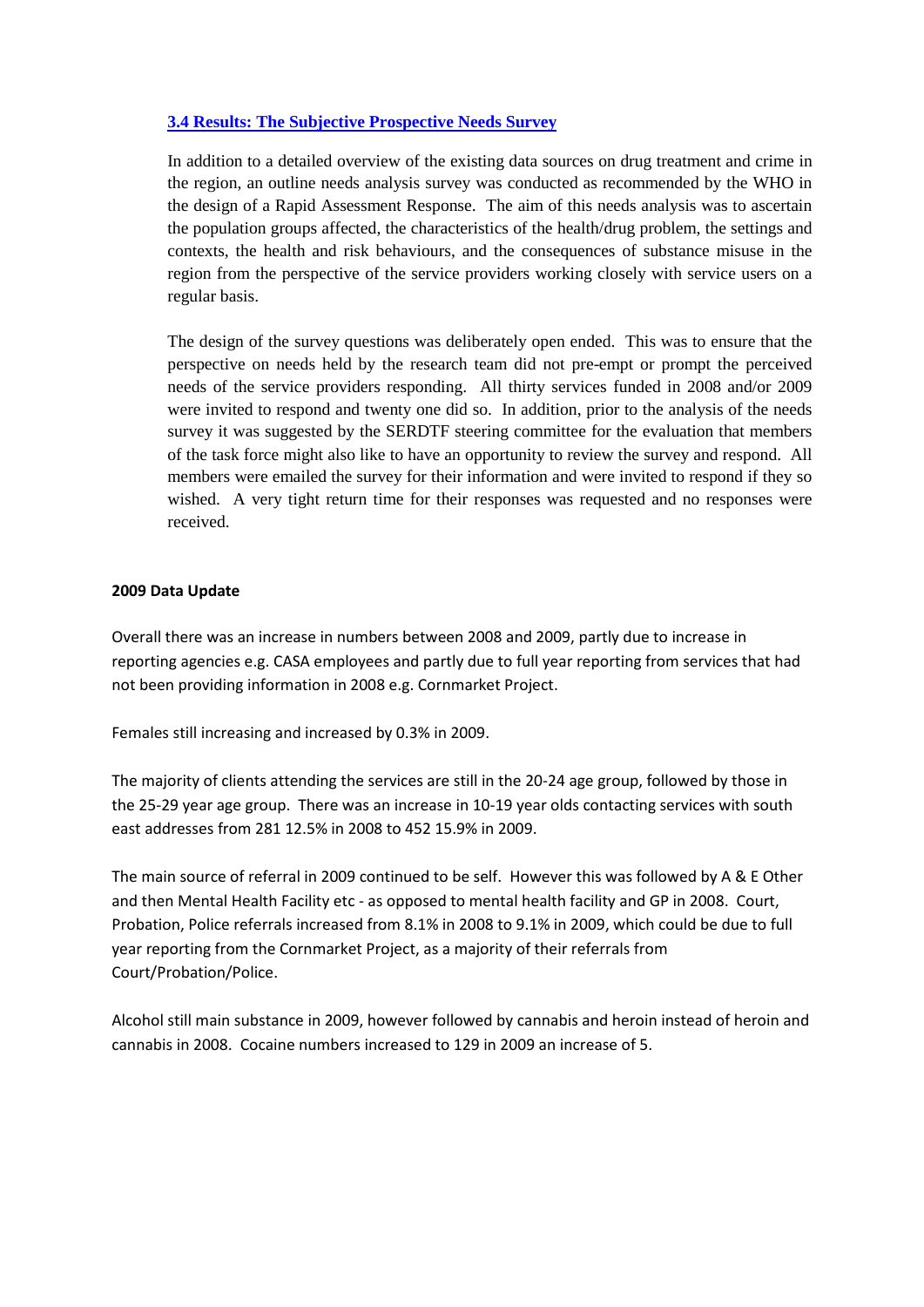### **Central Treatment List data**

Despite acknowledged difficulties for clients accessing Methadone Prescribing Services in the South East, where waiting lists to access such services have been in excess of two years, there has been an increase of over 30% in the number of individuals receiving treatment from methadone prescribing services during 2010 (245 individuals during the period) when compared to 2008 (185 individuals during the period). This data also indicates that a slightly smaller proportion of women access methadone services than the proportion of women that access substance misuse services generally, and that the age of those accessing methadone services is slightly older than the ages of those accessing substance misuse services generally.

## **Profile of Emerging Trends in Drug Use**

The following is an extract from the Comiskey report;

In addition to a detailed overview of the existing data sources on drug treatment and crime in the region, an outline needs analysis survey was conducted as recommended by the WHO in the design of a Rapid Assessment Response. The aim of this needs analysis was to ascertain the population groups affected, the characteristics of the health/drug problem, the settings and contexts, the health and risk behaviours, and the consequences of substance misuse in the region from the perspective of the service providers working closely with service users on a regular basis.

The design of the survey questions was deliberately open ended. This was to ensure that the perspective on needs held by the research team did not pre-empt or prompt the perceived needs of the service providers responding. All thirty services funded in 2008 and/or 2009 were invited to respond and twenty one did so. In addition, prior to the analysis of the needs survey it was suggested by the SERDTF steering committee for the evaluation that members of the task force might also like to have an opportunity to review the survey and respond. All members were emailed the survey for their information and were invited to respond if they so wished. A very tight return time for their responses was requested and no responses were received.

## *Setting, Context and Emerging Drug Trends*

The average length of time of respondents in the service was over 5.5 years and this time ranged from 6 months to 12 years. Services targeted a range of age groups from 12 years of age to adults. Of the 21 services responding 16 said they catered for both genders of clients but 4 said they had males mainly and 1 had males only. When asked what the primary drug of misuse of the services client group the majority (15 of 21) of services stated that alcohol was the main drug of misuse and for these 15 services, 10 services stated that cannabis was the second most frequent drug of misuse. Four of the 21 services said that opiates were the main drug of misuse.

When asked about emerging trends the majority of services highlighted the increase in heroin use as the main emerging trend in the region. Details are provided in Table 3.4 below.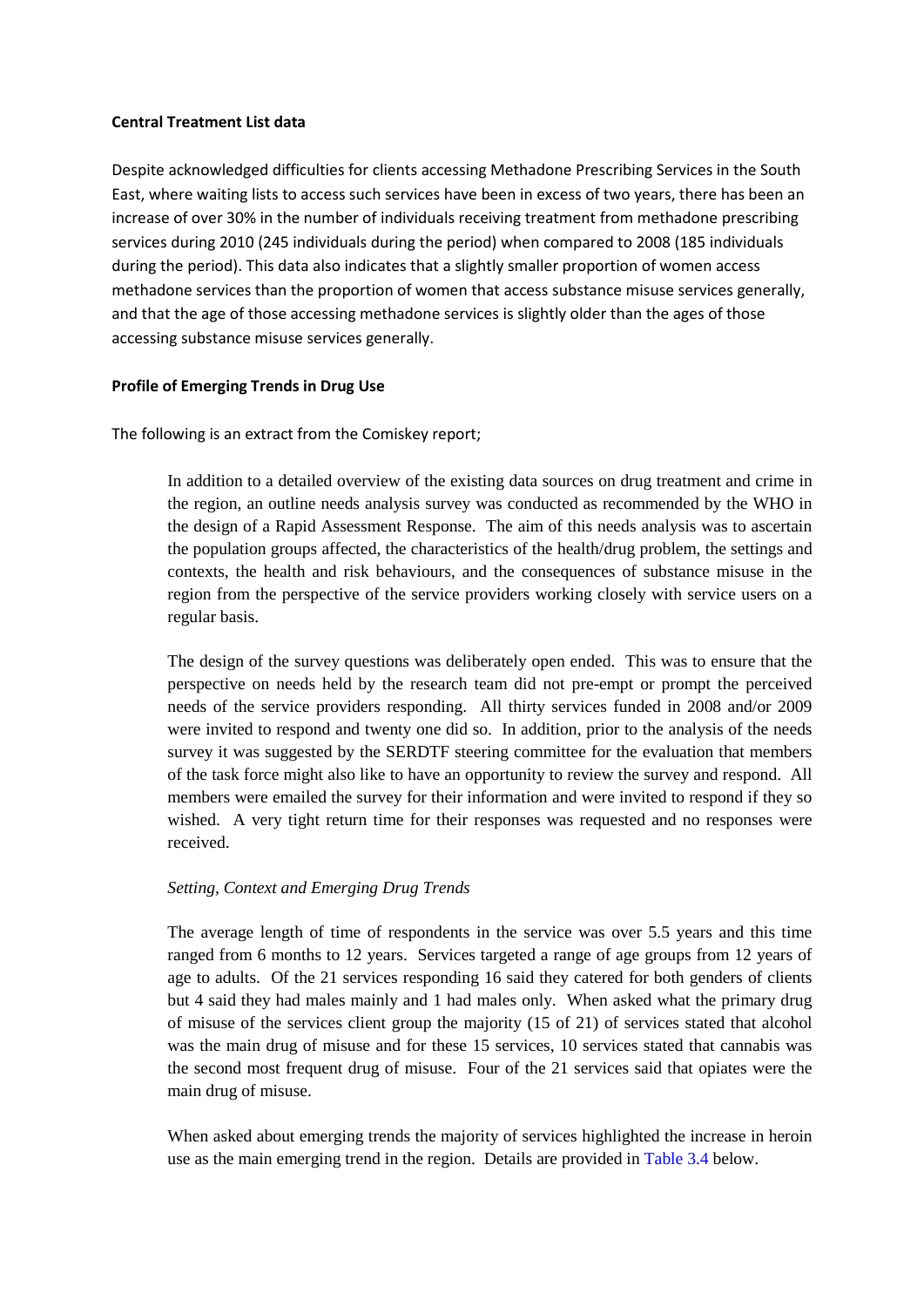| Table 3.4 Primary Emerging Trends Identified by Service Providers in Descending Order. |
|----------------------------------------------------------------------------------------|
|----------------------------------------------------------------------------------------|

| <b>Main Emerging Trend</b>                        | Frequency |
|---------------------------------------------------|-----------|
| More Heroin                                       | 10        |
| More Head Shop Products                           | 4         |
| More Cocaine                                      | 2         |
| More Females                                      |           |
| Polydrug Use                                      |           |
| <b>Street Methadone</b>                           |           |
| acceptance by young<br>that<br>Stronger<br>people |           |
| cigarettes, alcohol and cannabis are ok           |           |
| Young males willingness to take anything          |           |
| <b>Total Number of Services</b>                   |           |

# *Health, Social and Educational Consequences*

Service providers were asked to provide information on what they believed to be the primary health consequences of drug use in their client populations. While many services providers provided several responses, the primary consequence identified by service providers are provided below in Table 3.5

# **Table 3.5 Main Health Consequence of Drug Use as Identified by Service Providers in Descending Order of Priority**

| <b>Health Consequence</b>                          | Frequency |
|----------------------------------------------------|-----------|
| Mental health issues                               | 5         |
| Overdose                                           | 3         |
| Chaos all areas                                    | 3         |
| Rowing and being assaulted                         | 2         |
| Infectious diseases                                |           |
| Poor diet and weight loss                          |           |
| Low self esteem                                    |           |
| Injury due to drug use                             |           |
| Damaged veins                                      |           |
| Dependency                                         |           |
| Reduced ability to make healthy informed decisions |           |
| <b>Total Number of Services Responding</b>         | 20        |

It is interesting to note that there is a clear commonality amongst some service providers that mental health issues including say low self esteem are an importance health consequence. Similarly in Table 3.6 below it can be observed that there is a clear agreement among service providers that early school leaving and low levels of skills are the primary educational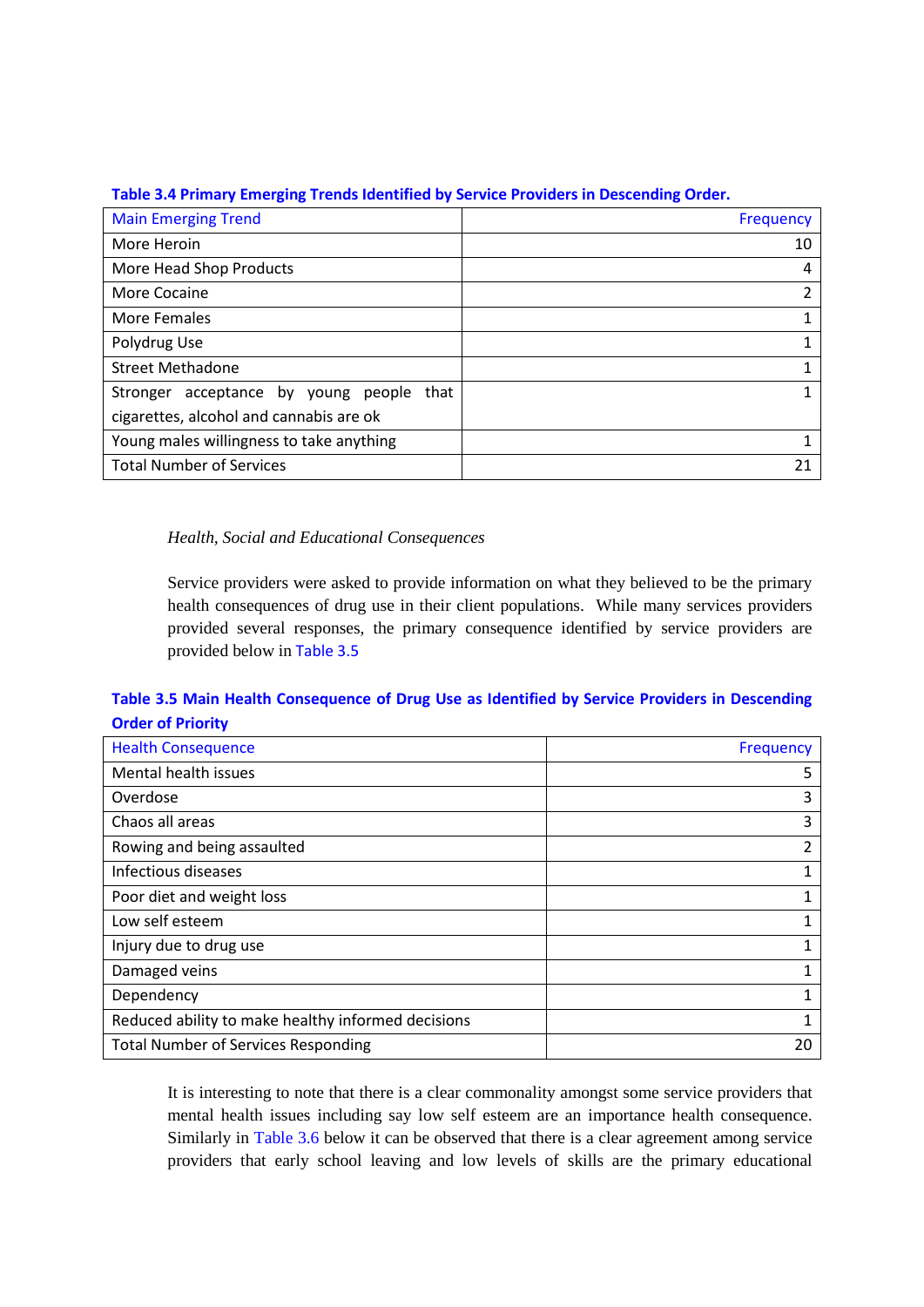consequence and in Table 3.7 the main social consequence is identified as the breakdown in family relations.

# **Table 3.6 Main Education Consequence of Drug Use as Identified by Service Providers in Descending Order of Priority**

| <b>Education Consequence</b>                                 | Frequency |
|--------------------------------------------------------------|-----------|
| Early school leaving                                         | 12        |
| Poor skills and lack of qualifications                       | 2         |
| Literacy                                                     |           |
| Varying prevention education standards                       |           |
| Lack of interest from parents and teachers                   |           |
| Lack of Health and safety awareness of dangers of drug, poly | 1         |
| drug and IV use                                              |           |
| Harm not reduced due to lack of harm reduction education     | 1         |
| <b>Total Number of Services Responding</b>                   | 19        |

# **Table 3.7 Main Social Consequence of Drug Use as Identified by Service Providers in Descending Order of Priority**

| <b>Social Consequence</b>                             | <b>Frequency</b> |
|-------------------------------------------------------|------------------|
| Breakdown in family relations                         |                  |
| Isolation                                             | 4                |
| Social Exclusion                                      | 2                |
| Kept in cycle of disadvantage                         |                  |
| Stigmatisation                                        |                  |
| Lack of self esteem                                   |                  |
| Homelessness                                          |                  |
| Delayed Development of personal / life skills         |                  |
| Decisions made through changed priorities due to drug |                  |
| misuse hamper future life chances                     |                  |
| <b>Total Number of Services Responding</b>            | 19               |

## *Priorities for Prevention, Treatment and Rehabilitation*

In contrast to the clear agreement among service providers on the primary consequences there was less agreement on priorities for treatment and prevention as can be seen in Tables 3.8 and 3.9 below. Table 3.10 shows agreement on the need for family supports as a priority for rehabilitation.

# **Table 3.8 Priorities for Treatment of Drug Use as Identified by Service Providers**

| <b>Priority</b>                          | Frequency |
|------------------------------------------|-----------|
| Methadone (or other replacement) Service |           |
| Needle Exchange Service                  |           |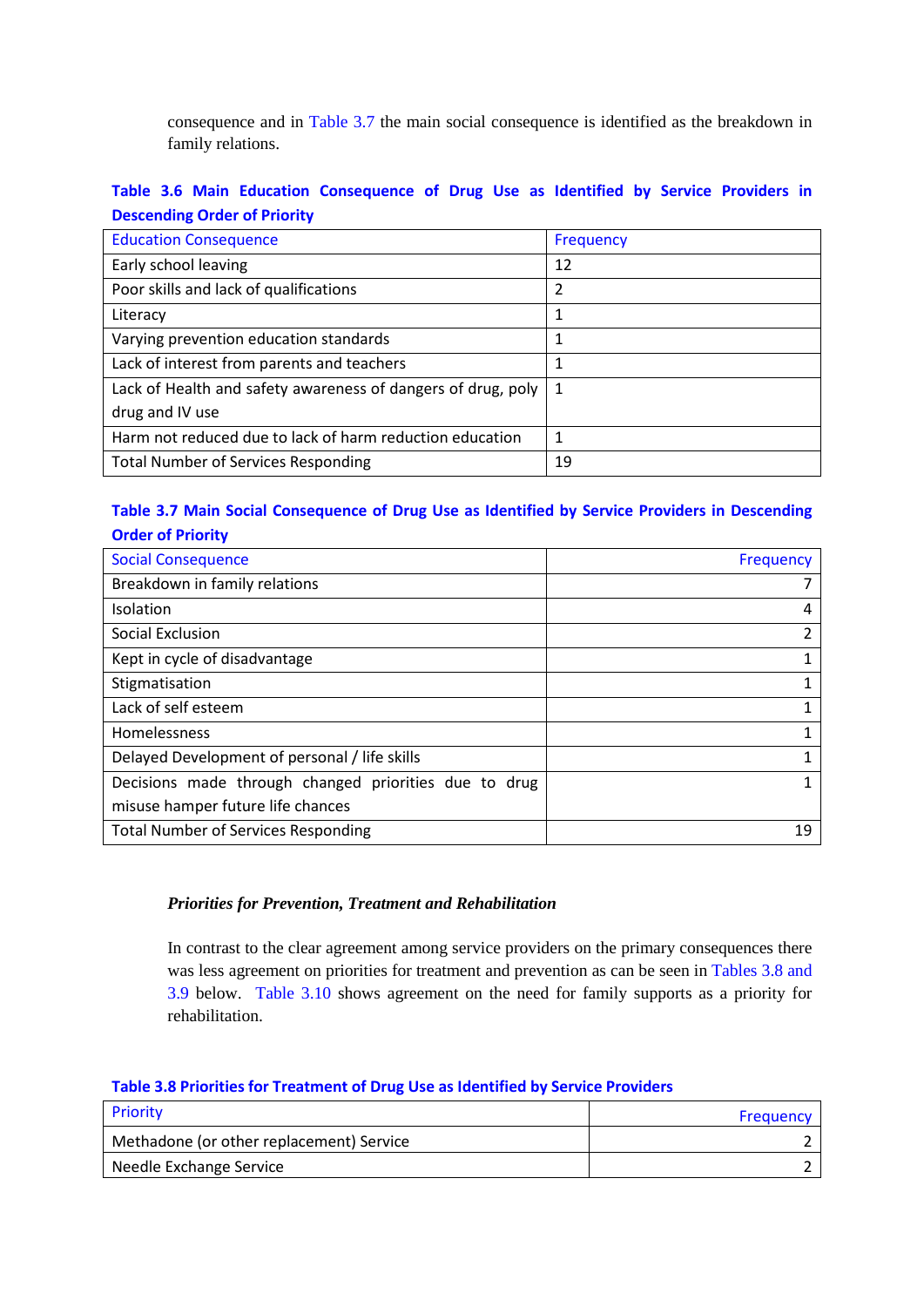| Detoxification Service (Residential or Other)                   |  |
|-----------------------------------------------------------------|--|
| Community based services                                        |  |
| G.P.s / Health care professionals                               |  |
| Drug education                                                  |  |
| <b>Mental Health</b>                                            |  |
| Long term support in drug free environment                      |  |
| Reduction / Abstinence                                          |  |
| A&E                                                             |  |
| Crisis intervention                                             |  |
| Access to opiate treatment services                             |  |
| Families to be seen as clients in own right                     |  |
| More mainline and specialised support available to young people |  |
| to engage them in their own community                           |  |
| CBDI who can refer to appropriate service or the person's G.P.  |  |
| <b>Total Services Responding</b>                                |  |

# **Table 3.9 Priorities for Prevention of Drug Use as Identified by Service Providers**

| Priority                                                  | <b>Frequency</b> |
|-----------------------------------------------------------|------------------|
| SPHE Programme / Schools                                  | 4                |
| Retention in school                                       | 3                |
| Drug and Alcohol education                                | 3                |
| Early intervention                                        | 2                |
| Education                                                 |                  |
| Enhancing protective factors                              |                  |
| Training and Accreditation for Trainers                   |                  |
| Community based programmes                                |                  |
| Parenting programs                                        |                  |
| Engage client into Education ie Youthreach, Pathways      |                  |
| Harm reduction eg needle exchange                         |                  |
| Drug Awareness programmes for younger age 10-11 year olds |                  |
| Effective support that engages clients                    |                  |
| <b>Total Services Responding</b>                          |                  |

# **Table 3.10 Priorities for Rehabilitation of Drug Users as Identified by Service Providers**

| Priority                             | Frequency |
|--------------------------------------|-----------|
| Family support                       |           |
| Training and rehabilitation Programs |           |
| Needs assessment                     |           |
| Reintegration into community         |           |
| Education opportunities              |           |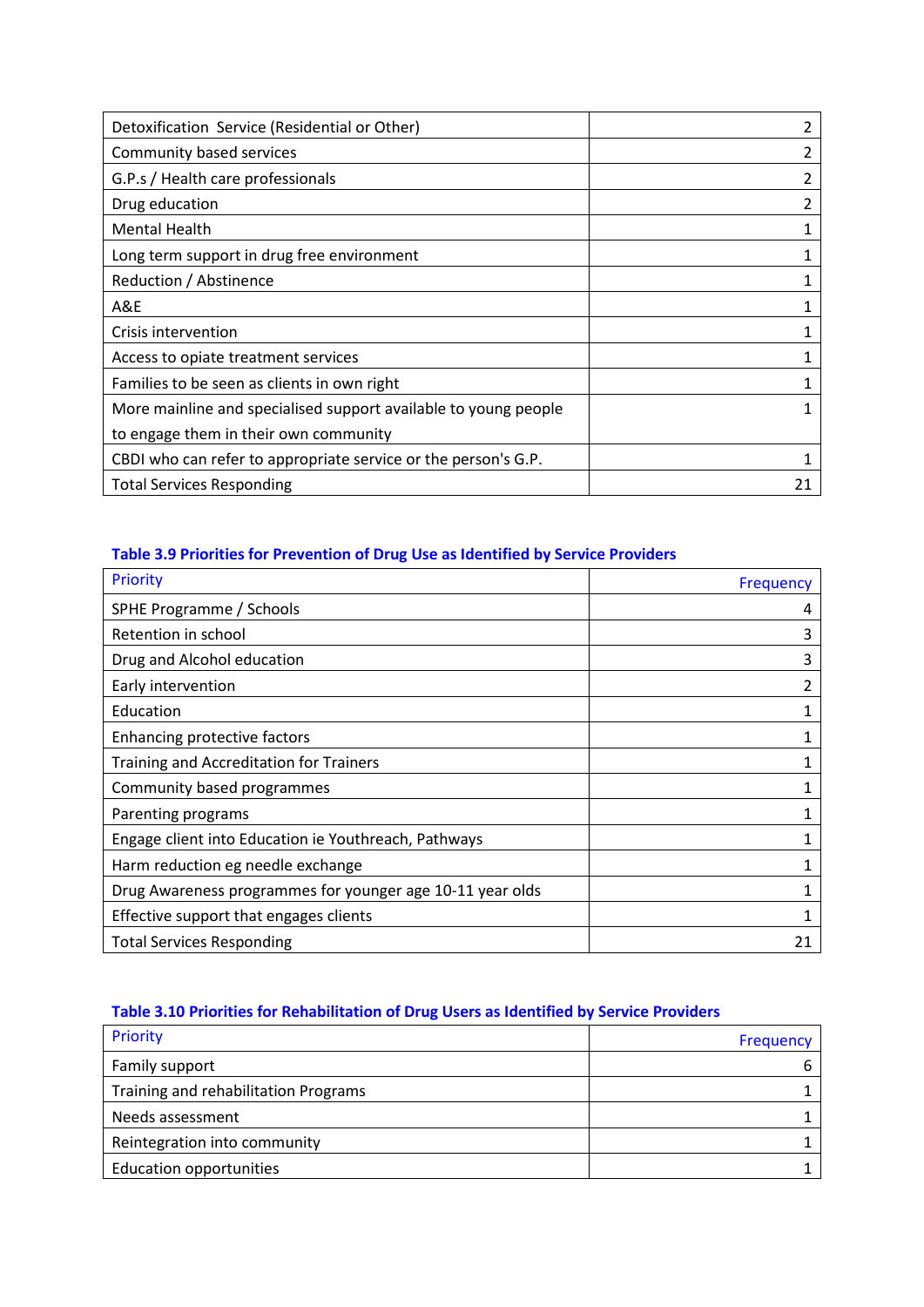| Alcohol and substance misuse education needed                   |  |
|-----------------------------------------------------------------|--|
| SPHE work with young people                                     |  |
| Remove barriers to treatment                                    |  |
| Identify those at risk                                          |  |
| Greater intervention and supports for young people              |  |
| More wet hostels                                                |  |
| Day programs for drug users / those in recovery                 |  |
| Conflict resolution                                             |  |
| Program to deliver basic personal development life skills (CVs, |  |
| Hygiene, diet etc)                                              |  |
| <b>Total Services Responding</b>                                |  |

# **Summary and Discussion on Needs**

From the census data we can see that the size of the population in the region has grown at a greater rate than the national average and numbers of individuals have increased in all five counties of the region. Furthermore the estimates of prevalence based on national studies demonstrate the scale of the drug problem in the region and it was estimated that between approximately 13,000 and 40,000 individuals were using illegal drugs in the region in 2006. In terms of high risk opiate drug use it was estimated conservatively that approximately 900 individuals were using opiates in the region in 2006. It must be stressed that the estimate of 900 opiate users is most likely an under estimate as the estimate was based on data from 2006 and that data from the treatment demand indicator has shown that numbers using heroin have continued to increase over the recent past.

Data from the treatment demand indicator points out that alcohol continues to be the main problem drug of use, however the data also demonstrated an increase in the numbers treated for opiates and the fact that heroin use has replaced cannabis as the second most common drug of misuse in the region in 2008, with a total of 293 individuals treated for heroin use in 2008. It is also of interest to compare this treated figure of 293 with the estimated number of 893 opiate users in the region. Based on these figures it could be estimated that only one third of all opiate users in the region are in treatment - that is for every one individual in opiate treatment there are 2 hidden and not in treatment. This is a realistic estimate as it reflects national estimates whereby Kelly et al (2009) estimates that outside of Dublin for every 1 opiate user known of through treatment, Garda or hospital records, there are 1.5 others hidden and not counted.

The treatment demand indicator data (Kidd, 2009) also highlighted increasing numbers using cocaine and increasing numbers of females seeking treatment. The numbers using cocaine were also counted from police records. It was observed that 419 individuals from the region had cocaine notes in their records in 2006. This again contrasts with the 154 who were treated for cocaine use in 2007.

It is encouraging to find that the trends emerging objectively from the centralised data sources are reflected in the survey of the service providers. In terms of emerging drug trends, service providers clearly identified the main emerging trend as being greater heroin use. With the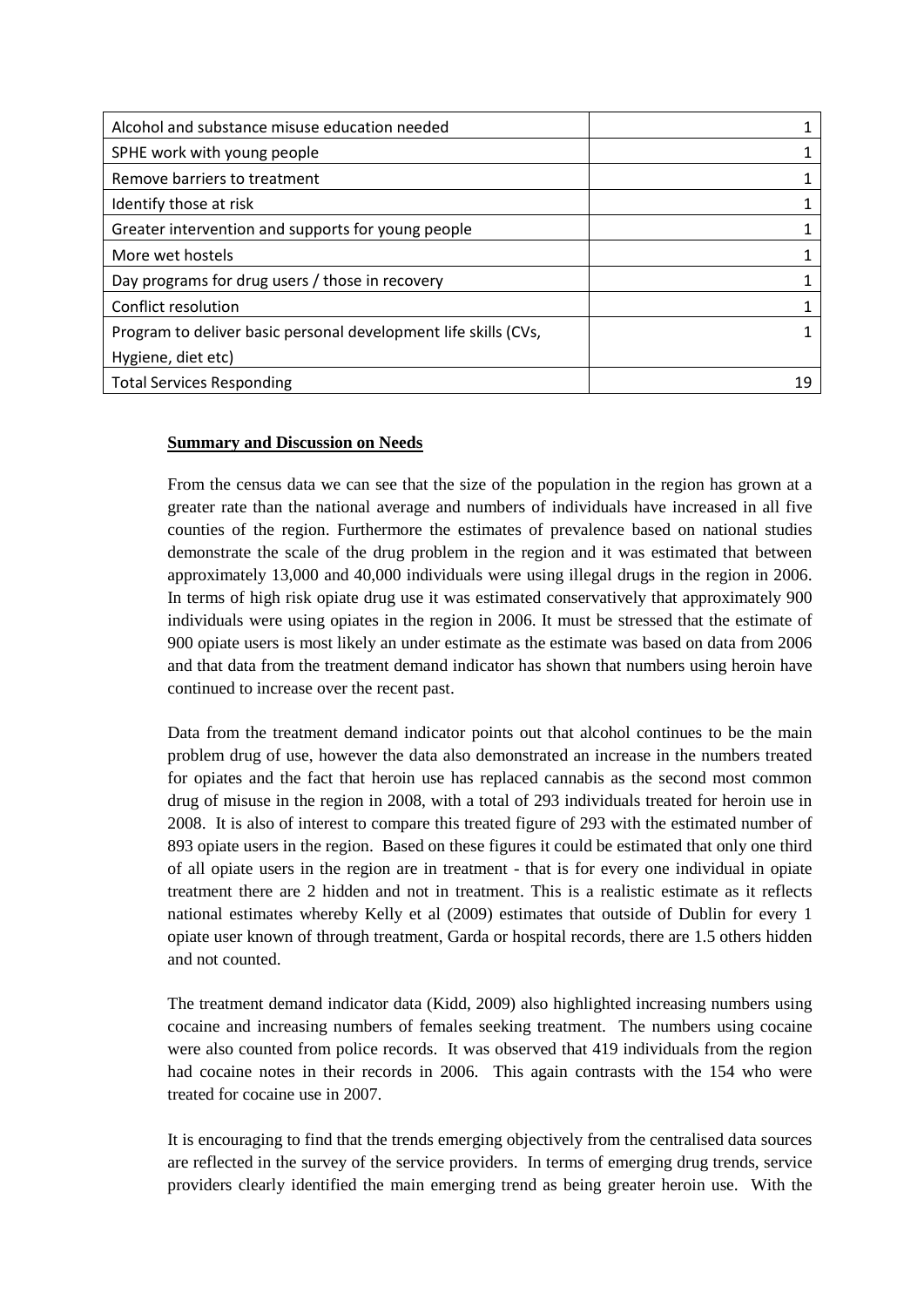exception of the emerging trend of more head shops the other emerging trends identified also reflected the data and included more cocaine use, greater numbers of females using, poly drug use, more street methadone and young people using.

Service providers appeared to be in some agreement in terms of the main health, educational and social consequences of drug use and the main consequences were mental health issues, early school leaving and family breakdown.

In contrast to this degree of agreement on consequences, opinions among stakeholders varied regarding the priorities for treatment and prevention. However, there was a level of agreement on priorities for rehabilitation where 6 of 19 service providers prioritised family supports as necessary for rehabilitation. In interpreting this data it is important to recall the sentiments of the EMCDDA where it is stated that demands from stakeholders to initiate an action are often based on a preconceived perception of the problem.

The differing opinions on the priorities for treatment may in fact reflect not so much differing opinion but rather the fact that there is a need for a wide range of differing services in the region, from needle exchange to methadone to detoxification services and enhanced GP services. Similarly for prevention, there did appear to be some consensus that more education was needed but services differed in their opinions on how that education should be delivered and to whom it should be targeted.

To conclude, based on this outline Rapid Assessment and Response analysis of needs, the key points emerging are

- There is a need for SERDTF to recognise the scale of the illegal drug use problem with at least 13,000 and possibly up to 40,000 individuals using illegal drugs in the region.
- Service providers and planners need to recognise that the size of the opiate using problem is *moderately* estimated at approximately 900 individuals and only one third of these are in some form of treatment
- As not all opiate users are ready for a particular type of treatment a range of treatment services from needle exchange to methadone to detoxification to rehabilitation need to be put in place to meet the urgent needs of these opiate users
- Services need to plan for and make provision for mental health services for drug users
- Services need to be able to adapt their service and be aware of and respond rapidly to emerging trends in drug use, with greater cocaine use, more females, and head shops emerging as current drug trends.
- Prevention and education intervention services need to agree on priorities for their services and these should be based on agreed needs of the users and families and most importantly on international evidence of what works.

## **PART 2: DTF strategy to address these issues**

The major element of the SERDTF strategy, agreed in 2010, is the regional implementation of the National Drug Strategy (NDS). The SERDTF has initiated a system whereby agencies that have Lead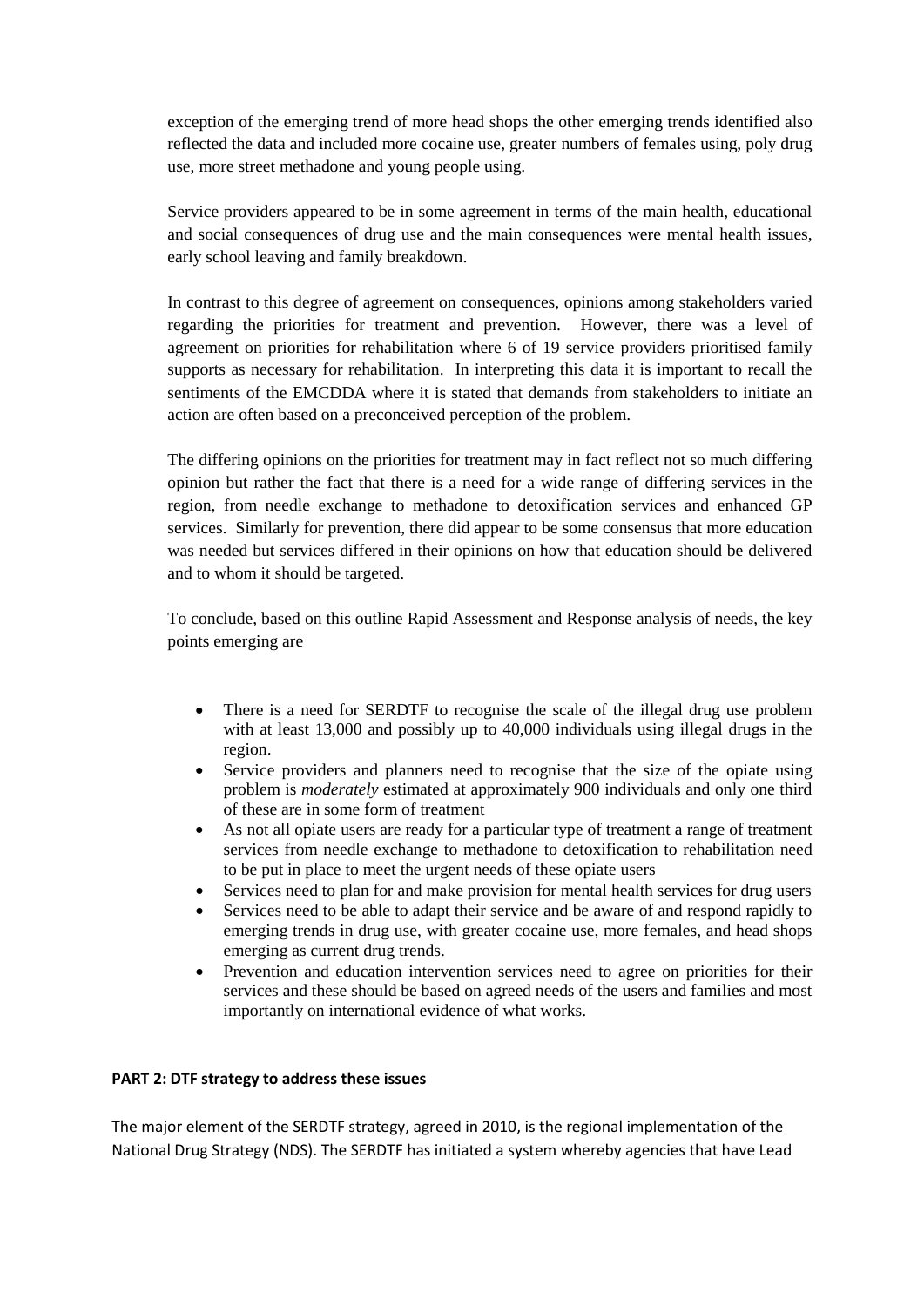responsibility for NDS Action Point implementation, produce updates for the SERDTF on their implementation plans and progress to date.

In most cases agencies with responsibility for the implementation of national drug Strategy Action points provide local updates on their plans and progress, and these are detailed in Appendix 2.

# **2.2**

The SERDTF are using the Comiskey report, and in particular the Roadmap element of this report as their current strategy. One of the recommendations of the Comiskey report is to translate the Roadmap element of the report into a five or six age strategic document, and this task has been given to the Regional Treatment and Rehabilitation Sub group and to the Regional Prevention Sub Group to prepare. These have not yet been completed.

# **2.3**

- Dial to Stop Drug Dealing the SERDTF again co-ordinated the regional implementation of this national campaign, with the distribution of leaflets, posters etc, with press releases going to all local media and interviews with our local campaign spokersperson.
- Regional Implementation of the National Drug Strategy the main improvement in Coordination for the SERDTF has been the focus on the regional implementation of the NDS. Agencies that have lead responsibility report on their implementation plans and any progress made at SERDTF meetings, allowing other agencies to co-ordinate their activities to support the implementation of the Action points.
- Community Representative reporting format SERDTF Community reps now have a standardised format with which to make reports to the SERDTF, improving the ability of the SERDTF to respond more effectively to their concerns.
- The SERDTF has worked with FAS and voluntary sector agencies to negotiate and implement Bridging Programmes and Special CE programmes for recovering drug users.
- Discussions with Local Authority representatives has resulted in a number of housing units being made available for substance misusers in recovery, with agreements in place between substance misuse specific services and Housing Departments in relation to tenancy support.
- In conjunction with the SRDTF and the HRB, the SERDTF has developed a Service User Involvement Strategy, which will be implemented in conjunction with the QuADS initiative in the South East.
- As a result of the work undertaken in the South East in piloting the NDRIC initiative, effective links have been made with the Homeless Action Teams, and joint training has been delivered with joint inter agency case management meetings for housing and substance misuse staff planned.

# **2.4**

The following is an extract from the Comiskey report;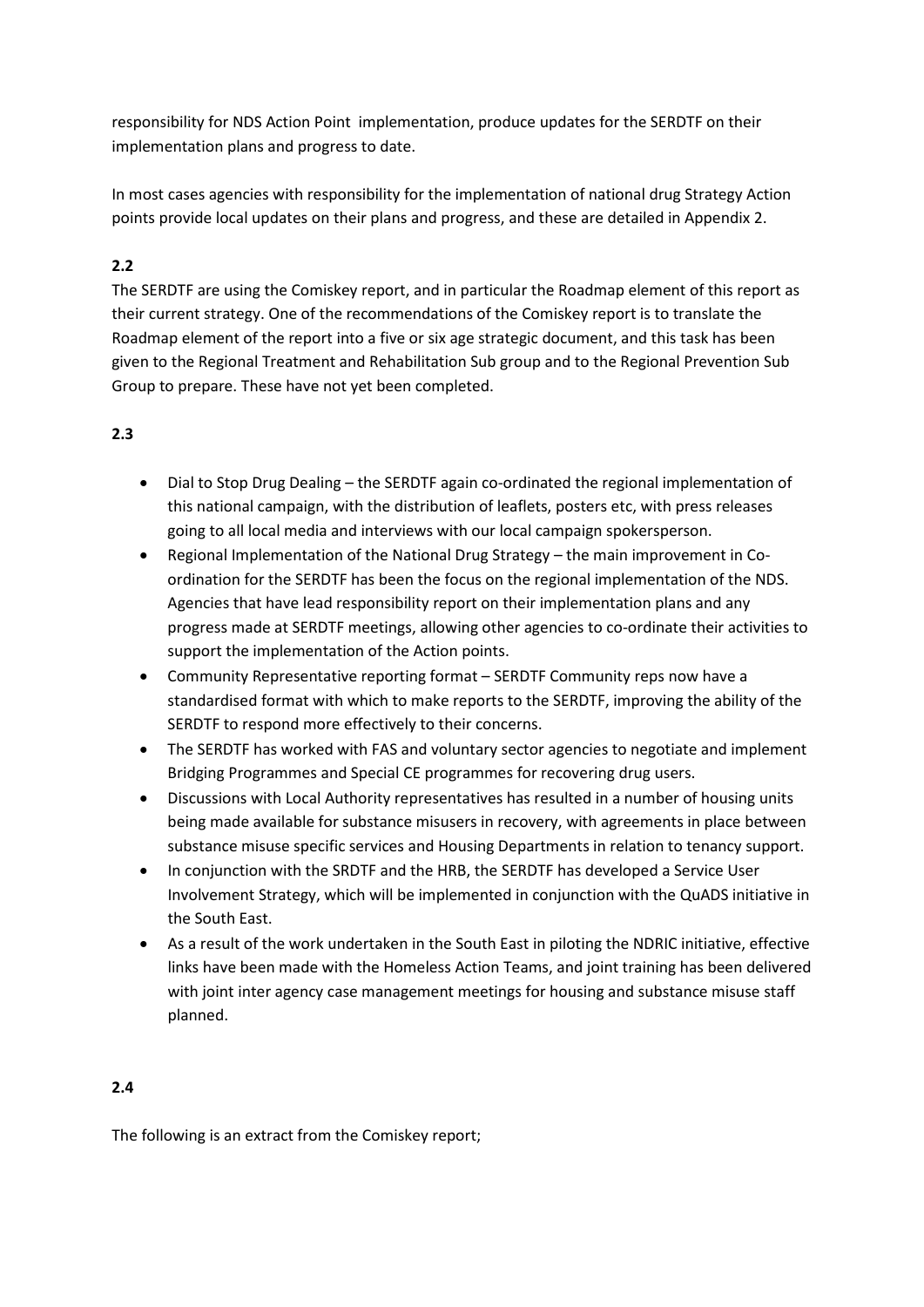Services identified a number of barriers to the provision of a continuum of drug services in the region. These are outlined below.

### **Detox Services**

The lack of detox services in the region was consistently identified in service interviews as a barrier to service provision. Service providers highlighted the fact that where community detox services do exist there are generally no service level agreements between drug services and GP's. It was also reported that few G.P.'s are willing to engage with drug users in the community resulting in significant challenges to service providers in the region.

#### **Methadone Maintenance Services**

As has already been highlighted in other documents, the lack of methadone maintenance services in the region is a considerable gap in services. Currently the waiting list for access to methadone services has been reported to be in the region of 18 months. This gap impacts negatively on the degree to which frontline services can appropriately meet the needs of services users accessing their services.

#### **Needle Exchange**

The lack of needle exchange services was also identified as being a gap that impacts negatively on the provision of appropriate services in the region.

#### **Access to Residential Rehabilitation Services**

The dearth of community based detox services in the South East Region has implications for routes of access to residential rehabilitation services for some individuals. Most residential rehabilitation services require that individuals are drug free prior to admission to the residential service and many drug users require the support of a symptomatic detox in order to reach this goal.

#### **Homeless Accommodation/ Supported Housing**

Homelessness was an issue that was identified as being on the rise among drug users in the region. The lack of appropriate homeless accommodation was highlighted; in addition to the need for post residential rehabilitation supported /sheltered housing for vulnerable individuals in recovery from their drug use. Accommodation for homeless people is essential if they are to positively engage with drug services.

#### **Education/Training and Job Initiatives**

The need for better access to education/training and job initiatives for drug users was also identified. While some such initiatives do exist it was felt that the level of demand was not being met. It is crucial that initiatives which are developed are flexible, and accessible to the client group.

#### **Funding Related Barriers**

Some services reported having to source additional funding in order to be able to run their services on a day to day basis. Often the funds for covering items such as phone calls and mileage were not available to the service, even where these items were crucial to the running of the service. This was reported as having an impact upon the degree to which services could meet the original aims and objectives of their funding agreement. This may be due to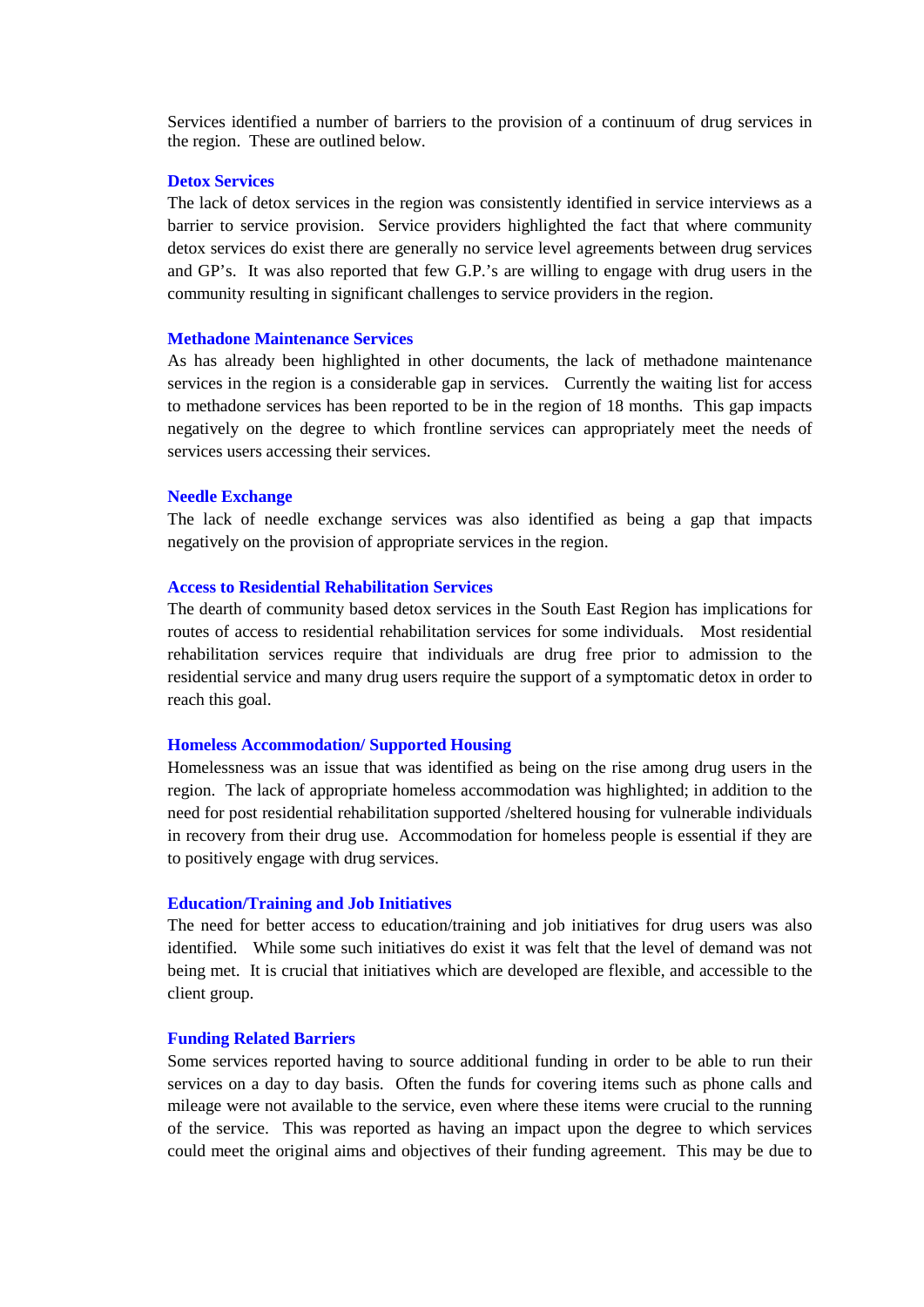increases in salary costs not being matched by increases in project funding. It may also be due to previous funding cuts. This is discussed further in Chapter 5.

#### **4.3.2. The SERDTF processes and support systems**

This section presents the findings which relate to the interaction between service providers and the SERDTF central administration.

#### **Support from the Task Force**

Many of the services identified a need for more support from the SERDTF. Service providers reported that much of their link with the SERDTF currently is in relation to the collection of monitoring data. Services identified the need for regional level supports which would enhance information sharing across drug services, facilitate the development of common working methods/approaches, help identify and meet training needs, and play a role in acknowledging the value of the process of service provision along with outcomes.

#### **Monitoring Data**

Many of the services highlighted that meeting the monitoring requests put to them by the SERDTF were time consuming and resource heavy. Services generally felt that the monitoring exercise should be standardised and simplified. Some projects felt that meeting the SERDTF requests for progress reports and monitoring data were excessive in light of the small amounts of money that they had received.

While recognising the resource implication for projects the evaluation team fully supports the collection of this data from projects and a recommendation in this regard is highlighted in section 5.3 and 5.4 of Chapter 5.

#### **RDTF-1 Application Forms (Aims & Objectives)**

The evaluation team noted that in some cases the aims and objectives set out by services in the RDTF application forms were not clear and/or tangible.

The EMCDDA state that *"Deciding how to measure outcome is not always easy, but it is a crucial decision…….In order to know whether the intervention has reached its goals, you must obviously have a clearly defined criterion for those goals. In other words, it must be 'operationalised' and clearly defined in measurable terms"*.

The evaluation team supports this sentiments and a recommendation in this regard is made within Chapter 5 section 5.3.

#### **Target Groups**

It was noted that in many instances the target groups of services identified in the RDTF1 application forms were different to those set out in the service level agreements. In addition, many services identified a wider range of target groups than was in their job description. It would be useful if services were more specific and targeted in relation to the groups that they are working with.

#### **Standardised Approaches to Working**

It was found that different approaches to working were being employed by similar services across the region. Best practice recommends that service provision should be standardised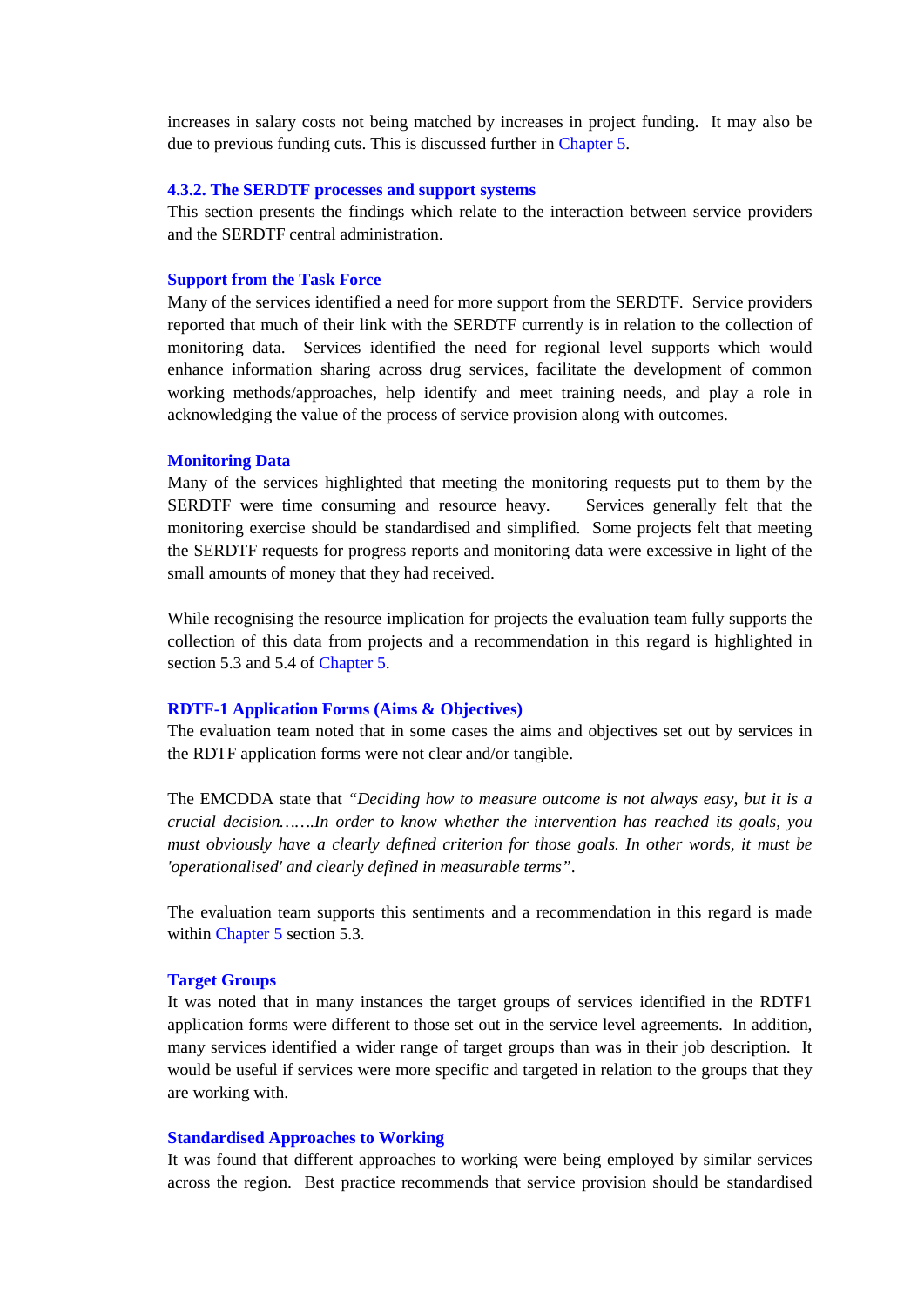regardless of where a person accesses that service. There is a role here for the SERDTF to ensure that working practices are standardised within and between services. For example, roles and responsibilities of the service provider; needs assessments; care planning and review processes; educational information etc. This would to ensure consistency in clients experiences of accessing services across the region. It is recommended that working practices and learning materials are reviewed, to ensure consistency with the aims and objectives of the national and regional drugs strategies, and to ensure equitable service access to all.

# **Regional Funding of National Services**

There are a number of SERDTF funded services that have a national remit. This is particularly relevant in relation to residential rehabilitation and residential family support. services. There is a question in relation to the appropriateness of regional funding being used to support these projects. This issue should be examined at task force level in relation to the terms of reference and objectives set out for the Local Drugs Task Forces Handbook.

### **Internet/ Modern Technologies**

The evaluation noted the under utilisation of the internet and modern technologies in the delivery of drugs education and awareness programmes. Section 3.48 of the National Drugs Strategy recommends that awareness campaigns should *'optimise the use of ICT in drugs awareness initiatives (e.g. through internet search engines and social network sites)*'.

## **2.5**

As previously stated, the Comiskey report (attached at Appendix 1) has provided a roadmap for future development for the SERDTF, and a brief strategic plan is being developed by the Regional Prevention and Regional Treatment and Rehabilitation Sub Committees.

In addition, the SERDTF has agreed the following objectives for 2011;

## **Priorities**

#### **National Drug Rehabilitation Implementation Committee (NDRIC)**

- a) Continue the development of the County Kilkenny pilot
- b) Examine the potential for a County Wexford pilot
- c) Access training for the Kilkenny pilot for Inter-Agency case management and the adoption and training in a standardised assessment tool.
- d) Co-operate with NDRIC Evaluation
- e) Accept Kilkenny County Development Board adoption of the NDRIC process.

### **Implementation of the Comiskey report**

- a) Establish the Regional Treatment & Rehabilitation and Prevention Sub Groups
- b) Each sub group to translate the relevant sections of the Comiskey report into  $2 3$  page strategic plans.
- c) Executive Committee to pull complete strategic plan together.
- d) Propose to the SERDTF.

#### **Service Quality Standards**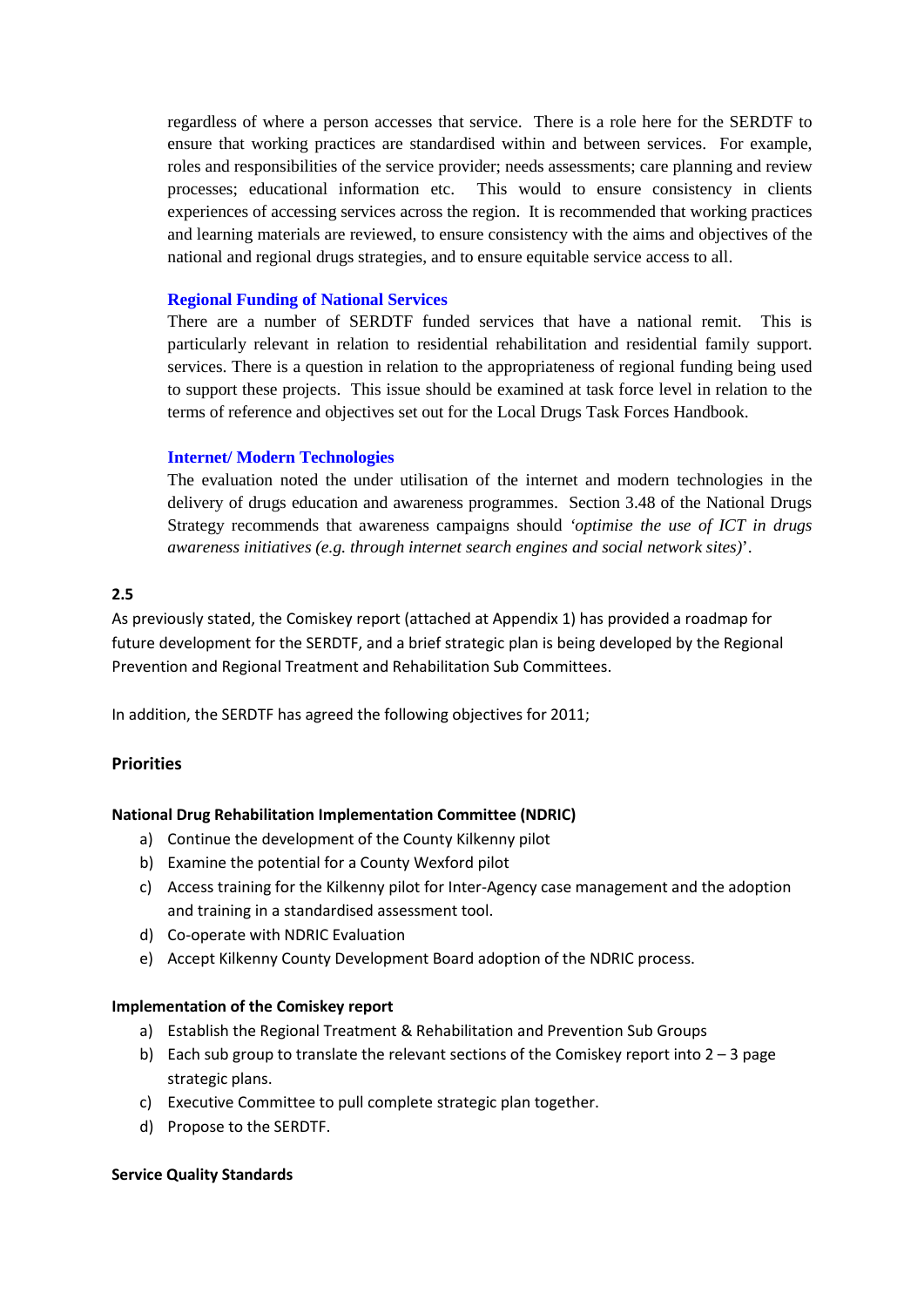- a) SERDTF consider support for QuADS Support Project work with South East services.
- b) Organise QuADS information seminar for service managers
- c) Continued support for QuADS Support project and for services engaged in the process
- d) SERDTF consider achievement of QuADS standard, or other agreed quality standard, as prerequisite for funding.

### **Prevention Quality Standards**

- a) Re-arrange the DEWF Quality Standard training, postponed from December 2010.
- b) Ensure all Drug Education Officers (DEOs) and Community Based Drug Initiative (CBDI) Workers receive training in the DEWF Quality standard.
- c) Continue the DEWF Quality standard training roll out by DEOs and CBDI Workers, begun in Kilkenny in 2010.

### **Service Development Matrices/Prevention Pyramid**

Continue to populate the two Service Development Matrices and the Prevention Pyramid

- a) Link desired service developments to NDS Action Points and Lead Agencies
- b) Check accuracy of Service Development Matrices/Prevention Pryramid with service providers
- c) Focus attention on converting red squares to orange, and from orange to green, at County level.

## **Links**

## **Links with Joint Policing Committees**

- a) SERDTF Public Reps to link with Public Reps on JPCs in their Counties.
- b) SERDTF to seek quarterly reports/minutes from Drug and Crime Sub groups of JPCs.
- c) SERDTF to provide County breakdown of NDS Implementation operating template to Drug and Crime Sub Groups of JPCs.

## **Links with County Development Boards**

- a) TF Office to make presentations to County Development Boards to focus on NDS Implementation Operating Template
- b) Inform CDBs of pilot process and progress in Kilkenny.
- c) Provide County by County breakdown of responses to NDS Implementation Operating Template.
- d) Request CDB minutes/reports in relation to social inclusion and other relevant issues.

## **Links with Young People's Services and Facilities Funds Development Groups**

- a) YPSFF Development Groups to provide SERDTF with quarterly updates to inform TF of funded projects, and identified needs.
- b) SERDTF to consider unmet needs identified, potential duplications of funding, and best fit with SERDTF funded projects.

## **Involvement of Area Partnerships/Development Agencies**

a) Consider the representation of Area Partnership/Development Agencies post "Cohesion"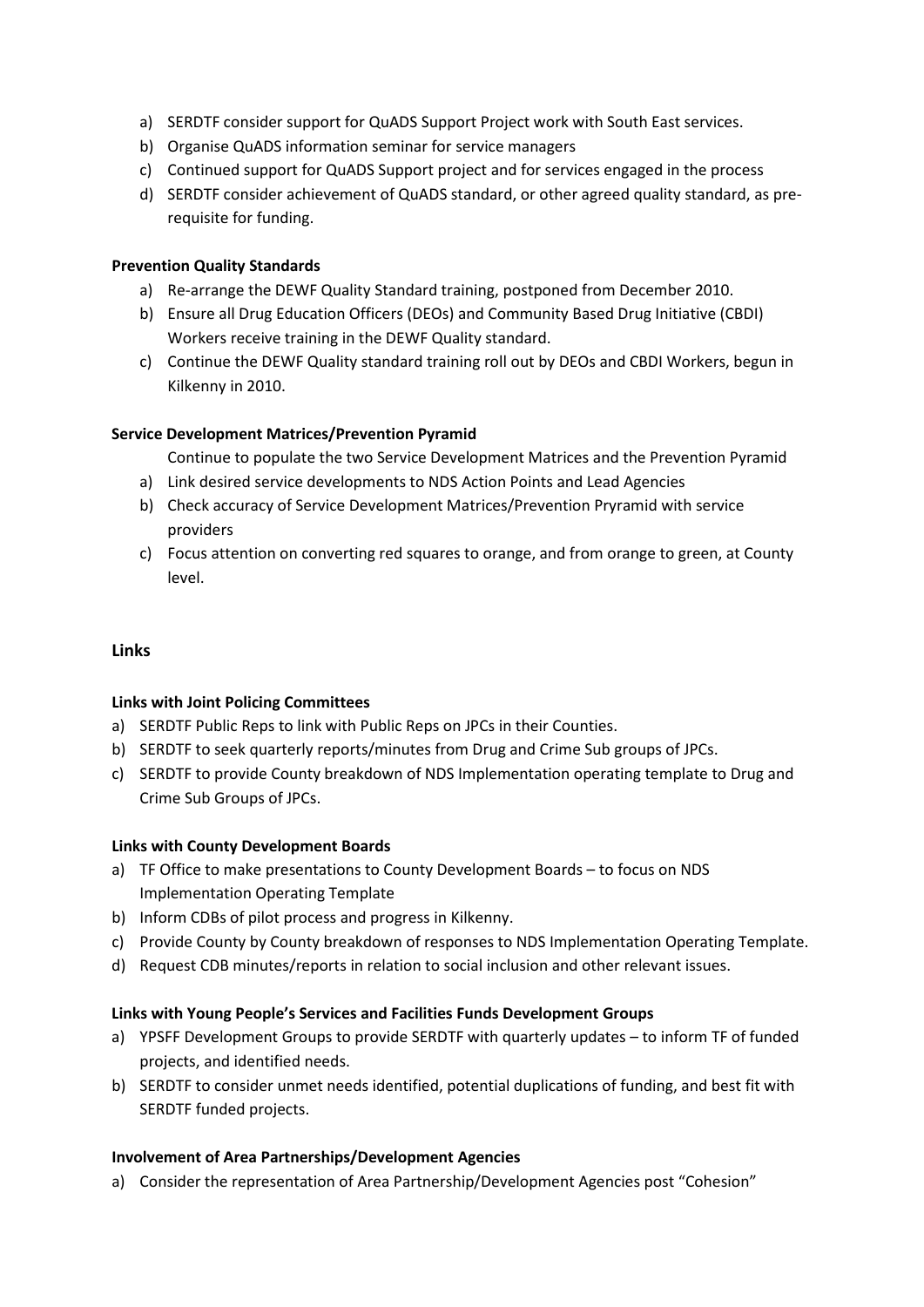- b) Negotiate Area Partnership/Development Agencies' acceptance of Substance misusers as a target group, and develop a joint approach to shared "communities of interest" (travellers, service users, LGBT communities).
- c) Negotiate access to Area Partnership/Development Agency Community Representatives, and Community Representatives of RAPIDs, and Joint Policing Committees.
- d) Negotiate Area Partnership/Development Agency acceptance of substance misusers as a target group for their Local and Community Development Programme (LCDP).

# **Community Representation**

- a) Request Area Partnerships/Development Agencies to develop a "Community Connectors" system, that can seek views from the range of existing Community representatives on various existing bodies (SERDTF, RAPID, JPC, Partnerships) and from groups such as residents associations via Local Authority Housing Departments
- b) Request that Partnerships arrange annual Community Connectors seminars to directly engage with Community Representatives on a range of issues.

Request that Partnerships/Development Agencies compile and disseminate a Community report, based on the information gathered from the above processes

# **Structure**

## **NDS Implementation Operating Template**

- a) Template to be completed on a six monthly basis (rather than quarterly)
- b) SERDTF members and County Committee members to be encouraged to submit written questions on template responses
- c) TF office to provide a County by County breakdown of responses received
- d) TF office to present County by County Breakdown to County Committees
- e) Named lead agency rep to be identified at County level.
- f) NDS Implementation Operating Template to form part of proposed SERDTF Annual Report.

## **Regional Treatment and Rehabilitation Sub Group**

- a) Establish the SERDTF Regional Treatment and Rehabilitation Sub Group.
- b) Sub Group agenda to include;
- **National Drug Rehabilitation Implementation** Committee
- **Implementation of the Comiskey report**
- Implementation of QuADS (Quality standards in Alcohol and Drug services)
- Population of two Service Development Matrices

# **Regional Prevention Sub Group**

- a) Establish the SERDTF Regional Prevention Sub Group.
- b) Sub Group agenda to include;
- Population of the service pyramid
- Implementation of the Comiskey report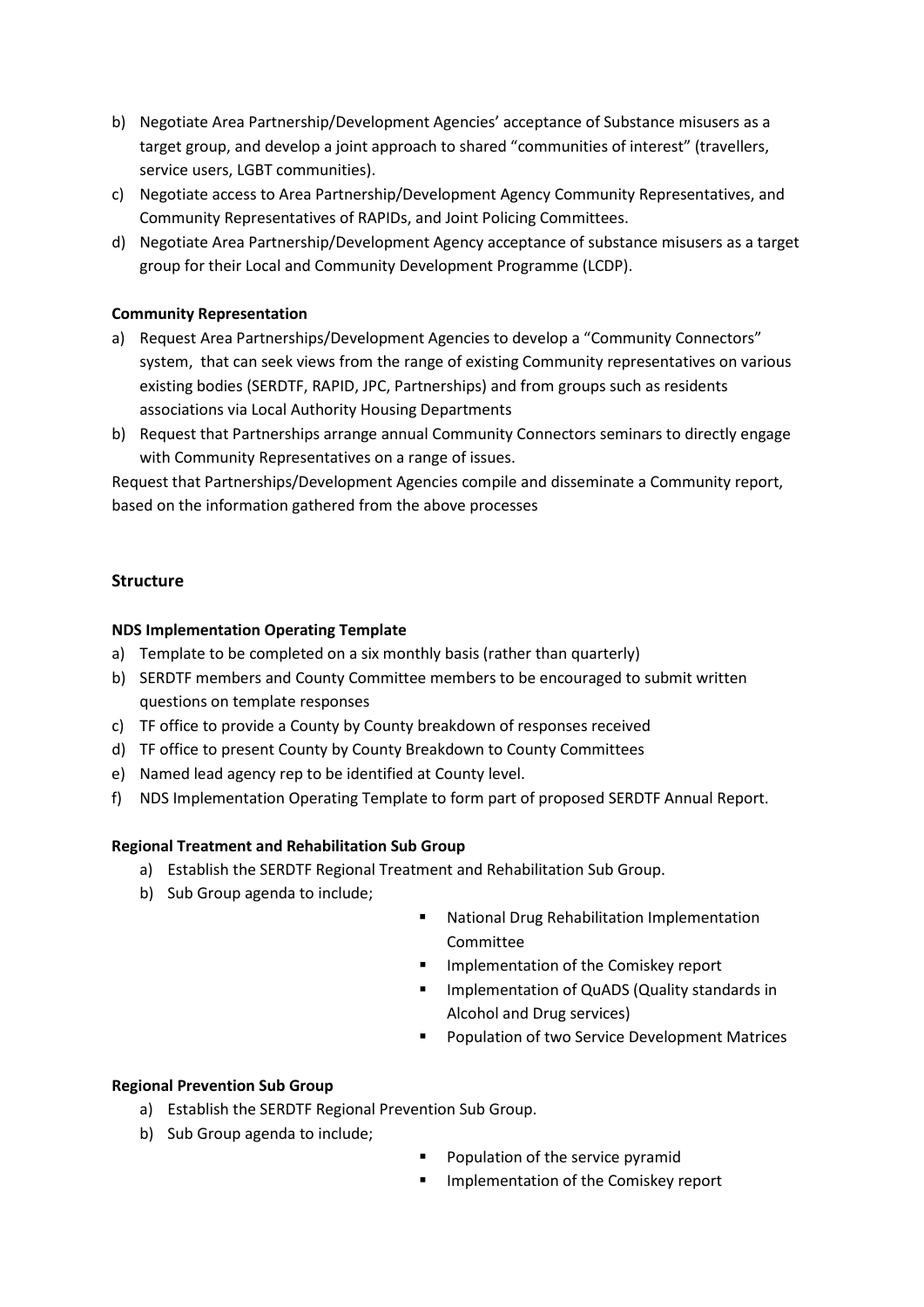- **IMPLEMENTATION OF DEWF (Quality standards for** drug Education and Prevention)
- Strategic Prevention Framework/PERK

# **County Committees**

- a) TF office to assist County Committees with the provision of a County by County breakdown of the responses to the NDS Implementation Operating Template.
- b) To identify County based Lead Agency representatives with which to progress NDS Action points.
- c) Devise a County Committee report structure for delivery at SERDTF meetings.

# **Monitoring**

# **SERDTF Funded project data collection system**

- a) Ascertain whether the OMD intend to develop a project Monitoring Tool, as previously indicated.
- b) Liaise with the HRB and HSE data collection systems.
- c) Investigate Outcome based systems.
- d) Propose a system to the SERDTF for implementation.

# **Annual Report**

SERDTF to produce an annual report, based on the above work areas.

# **PART 3**: **Profile of DTF funded projects**

# **3.1**

In addition to the specific evaluations of the individual projects funded by the SERDTF contained within the Comiskey report (attached at Appendix 1), the Comiskey report also made the following more general comments were made in relation to the overall impact of the SERDTF and its projects.

Observation 1: Monitoring data needs to be regularly monitored. It is important that monitoring and evaluation is an ongoing interactive process between client and service provider rather than an add on at the end of the year.

Recommendation 1: Possibly at 6 months and at 12 months. Perhaps if money is provided in two stages then prior to second stage first six months of data is reviewed. This could be done by an independent blind reviewer group of 3 individuals with relevant experience. If all projects are on an annual basis from January then this review should occur from end of June to early September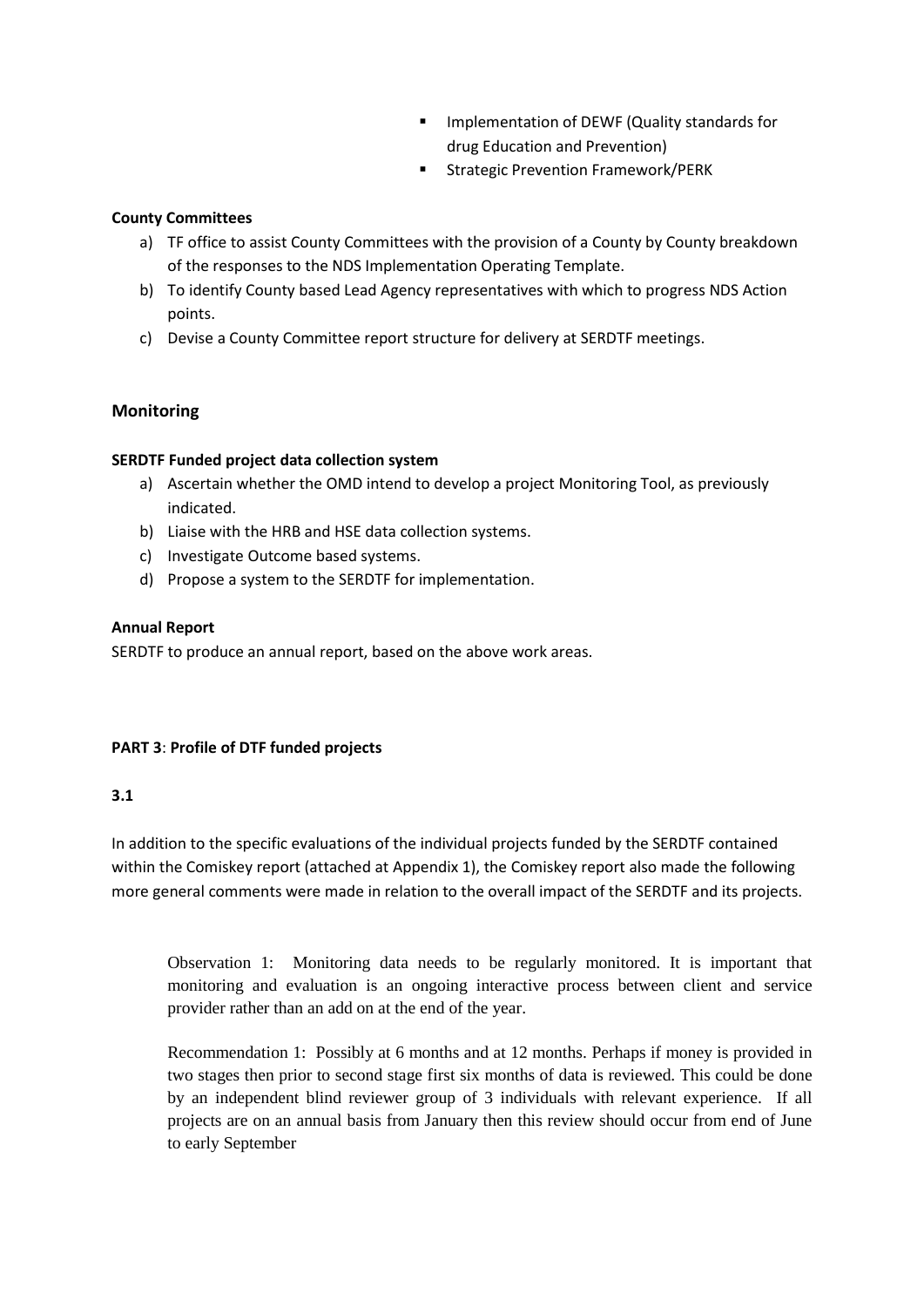Resource implication 1: Half a days work for the review team, plus expenses, plus SERDTF administration cost.

Observation 2: Data is not well defined. It is not clear from the monitoring data if figures are capturing individual episodes of care or unique individuals receiving a service or intervention.

Recommendation 2: Data on the number of unique individuals receiving the treatment or intervention should be stated along with the number of episodes of care for each of these unique individuals. This would provide a better estimate of the true burden of care/treatment placed on the service, and the outcomes of care provision.

Resource Implication 2: Initially an administrative burden on the SERDTF in terms of time taken to redesign the monitoring sheets but this may be introduced gradually over a period of time as each application arises. There would be an administrative burden on the service but this may be compensated by the knowledge that a more accurate picture of the true burden on the service is being presented.

Observation 3: It is not always possible to tell from the data if a client is from within the SERDTF catchment area.

Recommendation 3: The area from which clients are coming should be captured by the SERDTF monitoring data sheet.

Resource Implication 3: Redesigning the data monitoring data sheet (see Resource Implication 2).

Observation 4: The data does not capture the number of unique individuals entering or accessing a service.

Recommendation 4: Seek to implement a unique identifier record system for individuals entering the service. This can be simply initials, date of birth and gender.

Observation 5: Monitoring sheets do not always adequately reflect the stated objectives and outcomes in the service level agreement.

Recommendation 5: Devise new monitoring sheets where necessary to capture and match stated measurable outcomes in service level agreements. The service level agreements need to have clear measurable targeted outcomes that can be appropriately monitored. A specific recommendation in this regard is made in Chapter 5.

Observation 6. Output from the projects can vary substantially over the year with greater numbers possibly appearing quarter 1 or 4.

Recommendation 6: Suggest that realistic milestones and outcomes are planned and stated in the agreement to take this into account and to allocate other work and targets for quieter quarters.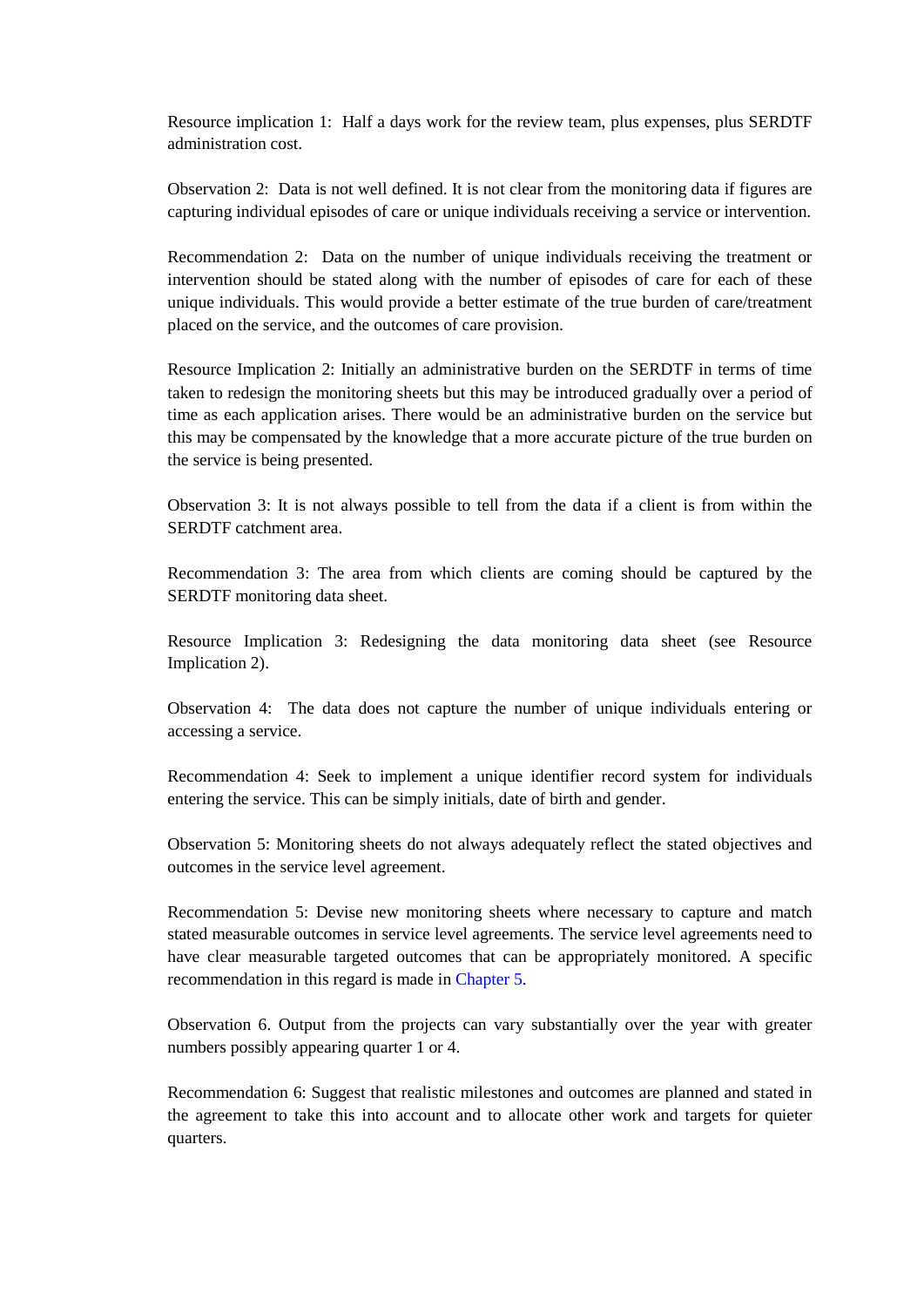Observation 7. Many out reach and CBDI projects are accessing substantial numbers of individuals and a broad range of client types, most commonly though group and individual sessions.

Recommendation 7: It is recommended that priorities on target groups and numbers of individuals within these groups be set in advance with milestones and outcomes per quarter and that these be based on evidence of priority and demonstrable needs of the region.

Resource implication 7: Services and projects may need to be provided by the SERDTF with the appropriate resources and supports for this. This may take the form of a one day planning meeting with a regional monitoring and evaluation officer/expert.

Observation 8: Projects encounter a range of users at varying stages of their drug using career and using drugs at various levels. These receive a range of interventions.

Recommendation 8: It would be of great benefit to the SERDTF and other task forces if simple drug use and general health and wellbeing measurements or surveys recorded clients drug use and health prior to and immediately after such an intervention. This would provide additional objective evidence on effectiveness on the work that is being carried out with clients. This data is probably being gathered in an ad hoc manner already. This datas could be formalised and done on paper form initially and analysed by the SERDTF centrally on an annual basis. This would provide excellent data on outcomes and effectiveness of interventions offered in the region.

Resource implication 8: Simple surveys are available at present and are being used elsewhere (for example the Maudsley Addiction Profile or MAP instrument). The SERDTF could analyse this in house if resources allow or have it done externally for a moderate sum.

Observation 9: Drug focused interventions and working practices vary across the outreach workers, community workers and development workers. It is expected that further variation would be evident if HSE funded CBDI's were considered.

Recommendation 9: Streamline the job description and more importantly coordinate, streamline, describe, document and evaluate interventions and the CBDI's in the region, including those CBDI's that are not funded by the SERDTF. The evaluation could be coordinated by a joint committee from the HSE and the SERDTF and should include all CBDI's in the region. Best practice suggests that all interventions should be manualised (even brief oral interventions) to ensure uniformity, appropriateness and coverage of information and all should be evaluated.

Resource Implication 9: During the research and implementation phase, this would place a resource burden on the SERDTF and project promoters/ line managers. The development of standardised working practices may also require significant levels of planning and training by project workers. The benefits to projects and to clients would be medium/long-term.

Observation 10: In some services e.g. outreach workers, community workers and development workers numbers of active high risk clients are often provided separate to the overall numbers of clients contacted.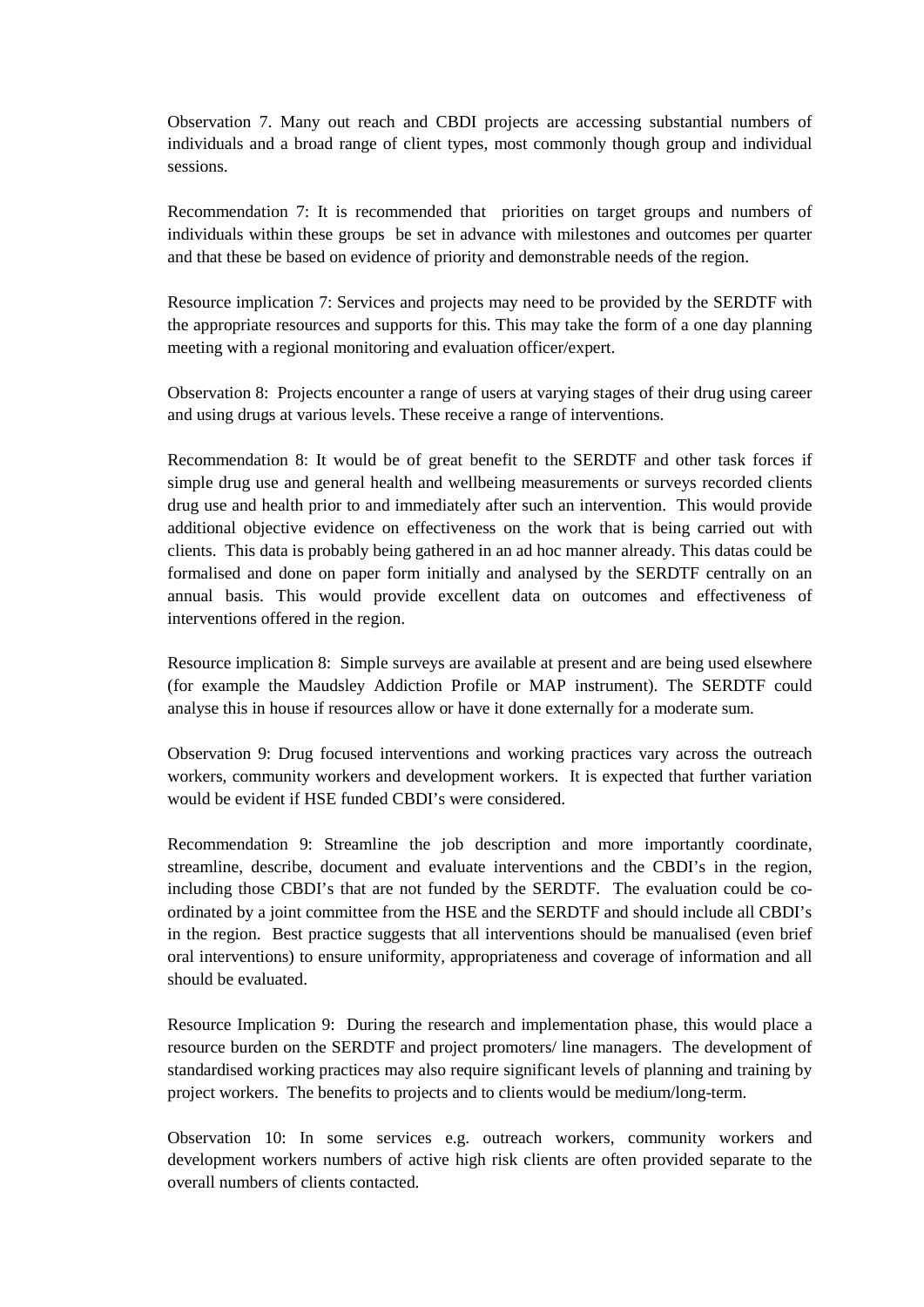Recommendation 10: It may benefit the SERDTF, the services, and most importantly the client if additional data were provided on these clients, for example number of consultations and more importantly the care pathway provided for these clients. For example the service to which they may have been referred to, whether that referral was actually followed up and the outcome of the referral.

## **PART 4: Governance**

# **SERDTF Membership (2010)**

| Name                               | <b>Agency</b>                                                                | <b>Representing</b>                  |  |
|------------------------------------|------------------------------------------------------------------------------|--------------------------------------|--|
| Cahill, Breda                      | <b>Aislinn Treatment Centre</b>                                              | Vol Sect T (Interim)                 |  |
| Cotter, Audra                      | Clonmel CBDI, Waterford<br>and S Tipperary Community<br><b>Youth Service</b> | <b>Community Rep Tipperary</b>       |  |
| Cummins, John                      | <b>Waterford City Council</b>                                                | <b>Public Rep</b>                    |  |
| Delaney, Paul                      | <b>Cornmarket Project</b>                                                    | <b>Wexford County Committee</b>      |  |
| Donohoe, Kieran                    | Ferns Diocesan Youth<br>Service                                              | Vol Sector E/P                       |  |
| Doyle, Joseph                      | <b>HSE</b>                                                                   | <b>DAG Liaison</b>                   |  |
| Foley, Denis                       | <b>Carlow County Council</b>                                                 | <b>Public Rep</b>                    |  |
| Vacant                             | Administrator                                                                | <b>SERDTF</b>                        |  |
| Hearne, John<br>OR<br>Shrubb, Kurt | Waterford City & County<br><b>Community Drugs Network</b>                    | <b>Community Rep Waterford</b>       |  |
| Hearne, Sarah                      | <b>CBDI</b> Waterford                                                        | <b>Waterford County</b><br>Committee |  |
| Horgan, Cora                       | <b>Tipperary Regional Youth</b><br>Service                                   | <b>Tipperary County Committee</b>    |  |
| Barden, Tony                       | HSE                                                                          | <b>HSE</b>                           |  |
| Hynes, Davy                        | <b>Cornmarket Project</b>                                                    | Area Partnerships                    |  |
| Jones, Declan                      | Chairperson                                                                  | <b>SERDTF</b>                        |  |
| Kidd, Leanne                       | <b>Forward Steps</b>                                                         | <b>Community Rep Carlow</b>          |  |
| Landy, Denis                       | <b>Sth Tipperary County</b><br>Council                                       | Public Rep                           |  |
| Margaret Leahy                     | Community                                                                    | <b>Kilkenny County Committee</b>     |  |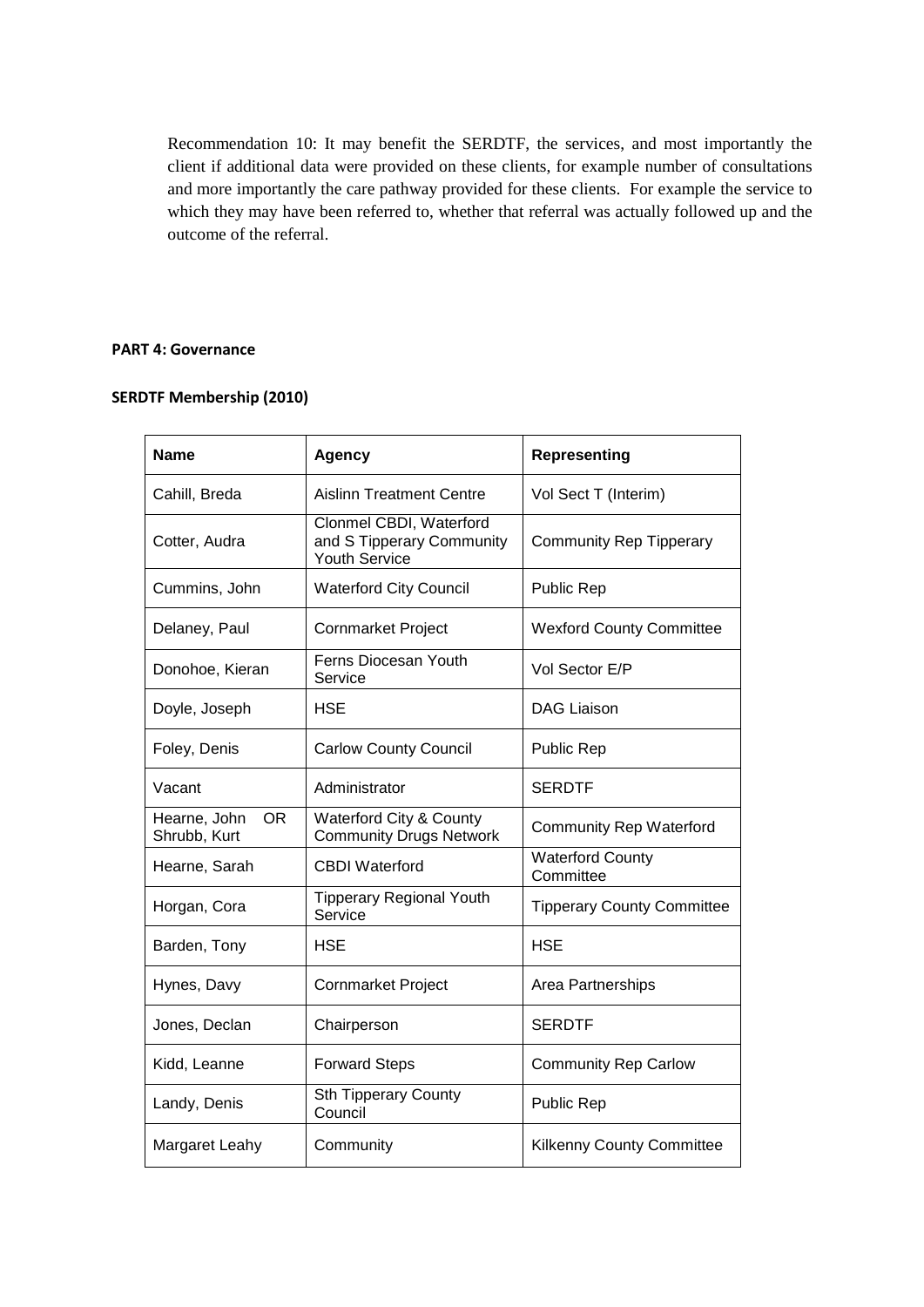| MacPartlin, Declan    | <b>Wexford County Council</b>           | <b>Public Rep</b>              |  |
|-----------------------|-----------------------------------------|--------------------------------|--|
| Marnell, Richard      | <b>CBDI, Carlow Youth</b><br>Services   | <b>Carlow County Committee</b> |  |
| McGeever, Fionuala    | <b>VEC</b>                              | <b>VECs</b>                    |  |
| McGettigan,<br>Eamonn | <b>FAS</b>                              | <b>FAS</b>                     |  |
| McGran, Joe           | <b>St Francis Farm</b>                  | Vol Sect T                     |  |
| Mescal, Mary          | <b>Ossory Youth Service</b>             | Vol Sect E/P                   |  |
| O'Brien, Paul         | <b>Cornmarket Project</b>               | Vol Sect T                     |  |
| O'Callaghan, Paddy    | <b>Waterford County Council</b>         | <b>Public Rep</b>              |  |
| Parker, Angela        | <b>Family Support</b>                   | <b>Family Support</b>          |  |
| Phelan, Ann           | Kilkenny County Council                 | <b>Public Rep</b>              |  |
| Purnell, Chris        | Coordinator                             | <b>SERDTF</b>                  |  |
| Redmond, Tommy        | CBDI, Ferns Diocesan Youth<br>Service   | <b>Community Rep Wexford</b>   |  |
| Roche, Cicely         | Pharmacist                              | Pharmacists                    |  |
| Wall, Kathryn         | <b>Carlow Regional Youth</b><br>Service | Vol Sect E/P                   |  |
| Walsh, Michael Insp.  | Gardaí                                  | Gardaí                         |  |
| Weir, Michèle         | <b>Probation Service</b>                | Probation                      |  |
| Vacant                | Dept of Education & Skills              | Dept of Education and Skills   |  |

During 2010 there were five meetings of the full SERDTF. The meetings are generally held quarterly, but an additional meeting was held to make decisions as to required budget reductions. There were also eight meetings of the SERDTF Executive Committee. Executive Committee meetings generally occur monthly, apart from during the summer months, however due to adverse weather conditions in 2010 and with a full SERDTF budget meeting replacing an executive Committee meeting, the full number of executive Committee meetings did not take place in 2010.

During 2010, there were a number of changes in SERDTF membership;

Jarlath Fallon, representing the Department of Education, and the Acting Chairperson, resigned when the Dept of Education regional Office closed. He has not been replaced as Dept of Education representative.

Declan Jones, who had been a Voluntary treatment representative whilst working for Aislinn, was replaced by Breda Cahill on his resignation from Aislinn. He then became first Acting Chair, and subsequently was selected as Chairperson.

Eddie McBride was replaced by john Hearne as Community Rep for Waterford.